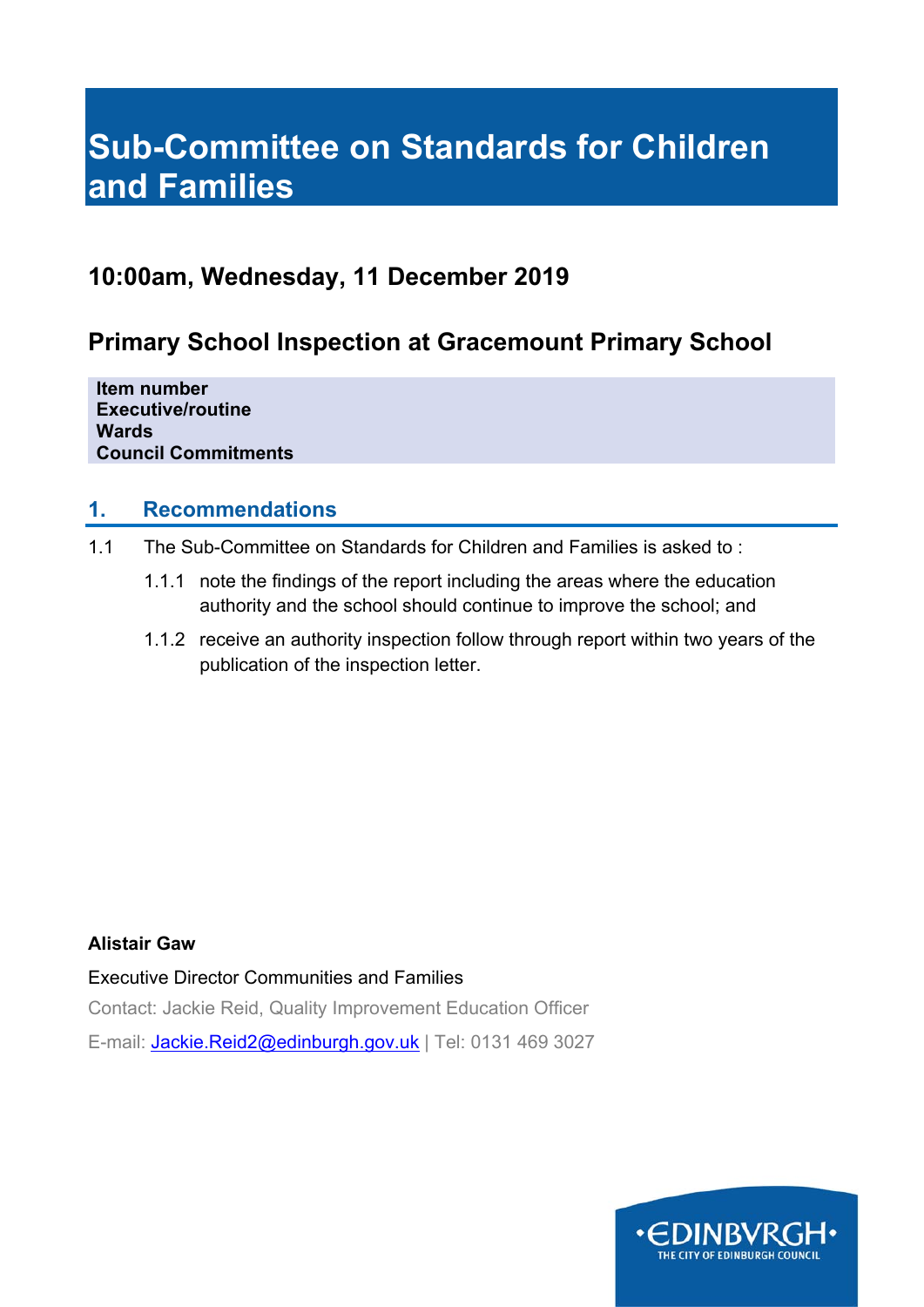**Report** 

# **Primary School Inspection at Gracemount Primary School**

### **2. Executive Summary**

- 2.1 Education Scotland (ES), undertake an annual sample of inspections across Scotland (approximately 240 per year) covering nursery, primary, special and secondary schools. A letter to parents/carers on each inspection is published approximately three months after the inspection. On the basis of this letter the school with the support of the authority amends its improvement plan to take account of any agreed areas for improvement.
- 2.2 Inspectors usually revisit a school within a year of the publication of the letter where weak or unsatisfactory practice has been identified. For all other schools inspected the local authority will inform the parents about the progress made in improving the quality of education.
- 2.3 This letter and evaluations (Appendix 1) and the Summary of Inspection Findings (Appendix 2) advises the Sub-committee on the outcomes of the initial inspection.

### **3. Background**

3.1 In June 2019, a team of inspectors from Education Scotland and Care Inspectorate visited Gracemount Primary School and Nursery Class. During their visit, they talked to parents/carers and children and worked closely with the headteacher and staff.

### **4. Main report**

- 4.1 The inspection team found the following strengths in the school's work:
	- 4.1.1 The caring and welcoming environment for learning across the school and nursery class. This is improving children's confidence and engagement with their learning and is building a more resilient and focused school community.
	- 4.1.2 Motivated teams of staff who know the pastoral needs of children and families well. New approaches to relationship and behaviour management are beginning to have a positive impact on children's attitudes towards their learning.
	- 4.1.3 Well-mannered, friendly children who demonstrate their curiosity as learners and who are keen to be challenged in their learning. They work well together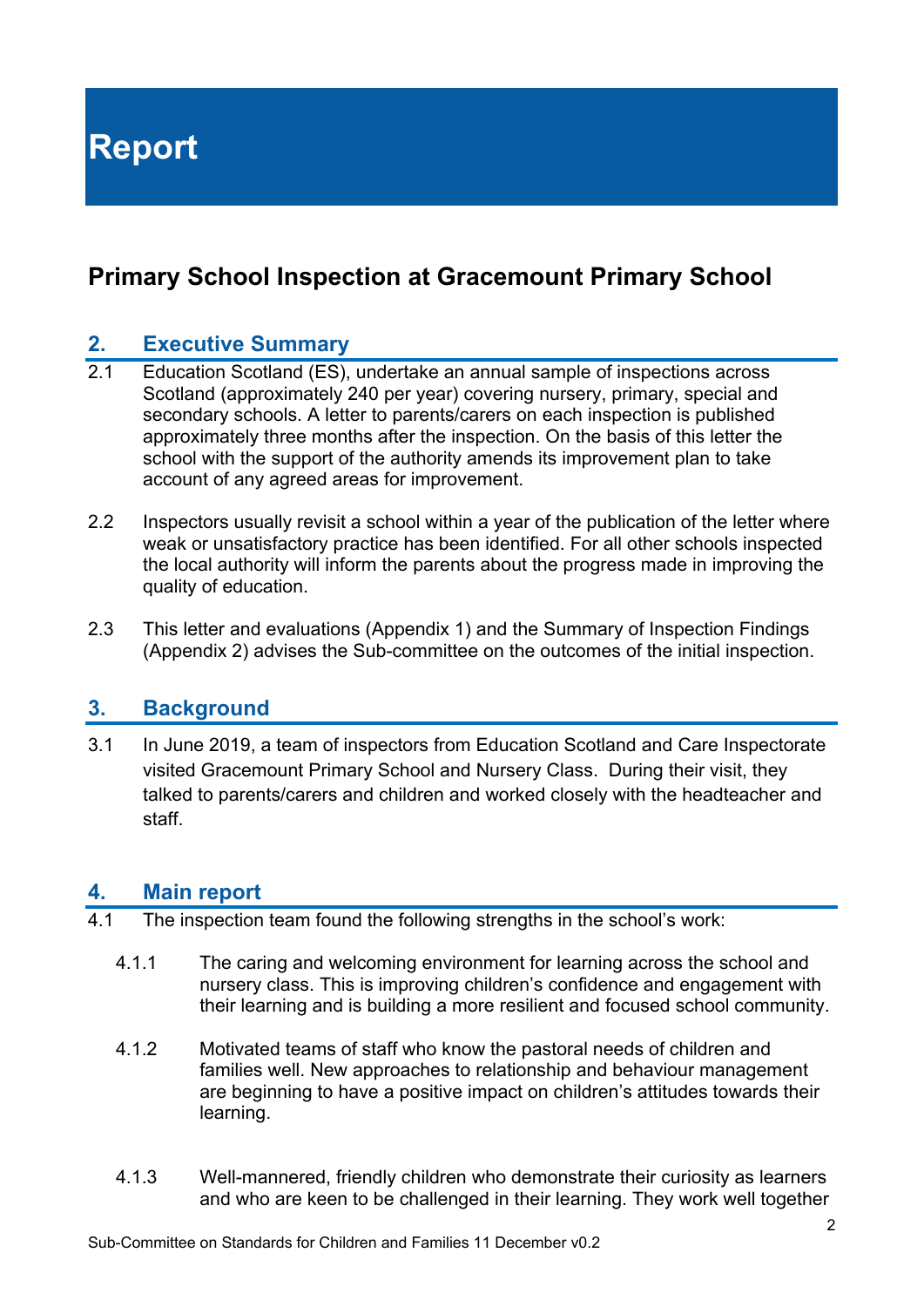in different learning contexts and are supportive of one another across the school and nursery.

- 4.2 The following areas for improvement were identified and discussed with the headteacher and a representative from The City of Edinburgh Council:
	- 4.2.1 Raise the attainment of children across all stages of the school.
	- 4.2.2 Improve learning and teaching to ensure children experience consistently high quality learning. In doing so, develop approaches to planning and assessment which take account of the varying needs of all children.
	- 4.2.3 Take forward plans to monitor, track and analyse the progress, attainment and achievement of all children to ensure their progress in learning.
- 4.4 More detailed Summarised Inspection Findings will be available from https://education.gov.scot/education-scotland/inspection-reports/reportspage/?id=2797 and is included as an appendix.

### 4.5 **Measures of Success**

Inspectors gathered evidence to enable them to evaluate the school's work using quality indicators from How good is our school? (4th edition) and How good is our early learning and childcare? Quality indicators help schools, local authorities and inspectors to judge what is working well and what needs to be improved. Following the inspection of each school, the Scottish Government gathers details of these evaluations to keep track of how well Scottish schools are doing.

Descriptions of the evaluations are available from How good is our school? (4th edition)

The school also engages in ongoing self-evaluation activity to gather evidence support to support their judgements about what is working well and what needs to be improved.

**Here are the school's gradings for the following quality indicators, together with Education Scotland's gradings.** 

| 1. Quality<br><b>Indicator</b>               | <b>Self Evaluation</b> | <b>Education Scotland</b><br><b>Evaluation</b> |
|----------------------------------------------|------------------------|------------------------------------------------|
| 2.3 Learning<br>Teaching and<br>Assessment   | 4 Good                 | 3 Satisfactory                                 |
| 3.2 Raising<br>attainment and<br>achievement | 3 Satisfactory         | 3 Satisfactory                                 |
| <b>Nursery</b>                               |                        |                                                |
| 2.3 Learning,<br>Teaching and<br>Assessment  | 4 Good                 | 3 Satisfactory                                 |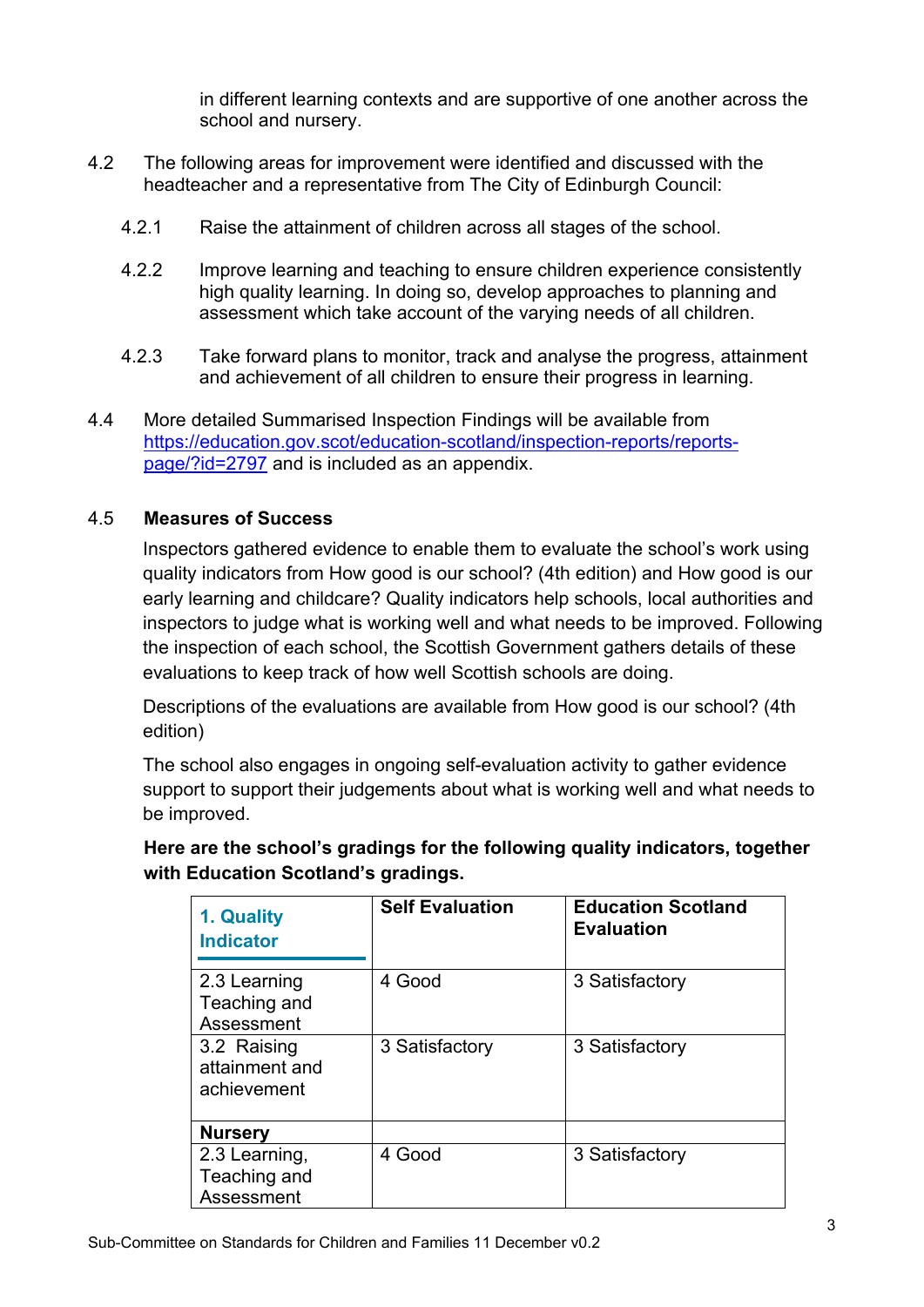| $\vert$ 3.2 Securing | 4 Good | 3 Satisfactory |
|----------------------|--------|----------------|
| children's progress  |        |                |

- 4.6 Progress Made with Identified Areas of Development
	- 4.6.1 All staff are working the with Edinburgh Learns team. The have engaged in professional learning about differentiation and are to use lesson study approach to improve quality and consistency of this across the school.
	- 4.6.2 All staff are participating in CLPL on restorative approaches.
	- 4.6.3 Weekly stage planning meetings now include assessment as part of their focus
	- 4.6.4 In the nursery staff are developing their skills in making high quality observations in order to plan for the children's next steps and to report to parents.
	- 4.6.5 A self-evaluation timetable has been developed to ensure all areas of the nursery are being evaluated to make sure there is continuous provision.

### **5. Next Steps**

- 5.1 City of Edinburgh Education Officers will continue to support and challenge progress across the school.
- 5.2 The Head teacher will continue to be part of the Leadership Learning Partnership with groups of HTs across the City to ensure robust analysis of learning and teaching across the school.
- 5.3 City of Edinburgh Education Officers will undertake a follow-through visit to the school within 1 year of publication of the Inspection report.

### **6. Financial impact**

6.1 There are no financial implications contained in the report.

### **7. Stakeholder/Community Impact**

- 7.1 The Inspection team engaged with focus groups of teaching staff, support staff and pupils during the follow through process.
- 7.2 There are considered to be no infringements on the right of the child.
- 7.3 Tracking of pupil performance by gender and Black Minority Ethnic (BME) is undertaken at school level and there are no adverse impacts.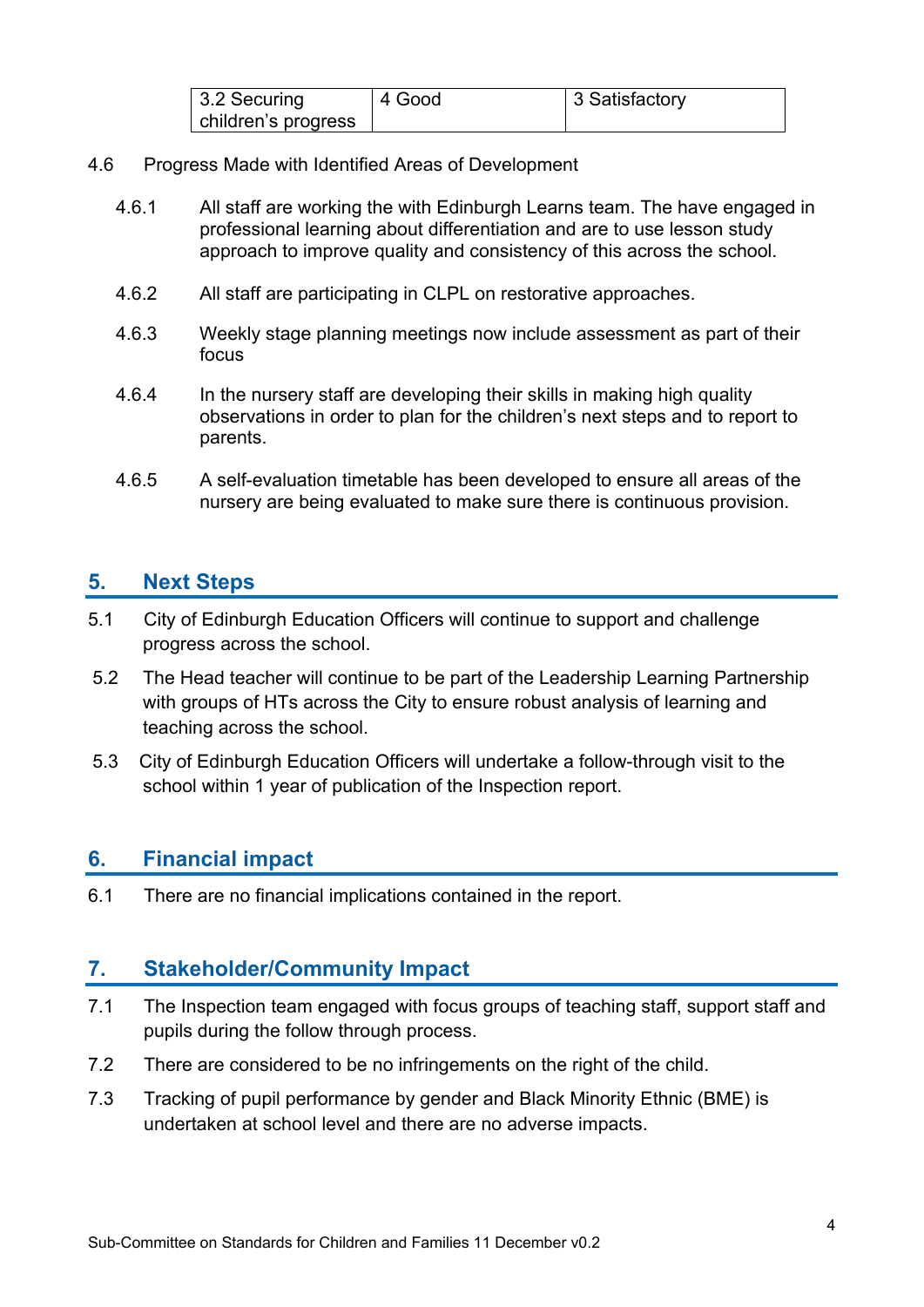### **8. Background reading/external references**

8.1 https://education.gov.scot/what-we-do/inspection-and-review/reports

### **9. Appendices**

- 9.1 Appendix 1 Education Scotland letter and evaluations
- 9.2 Appendix 2 Summary of Inspection Findings School
- 9.3 Appendix 3 Summary of Inspection Findings Nursery Class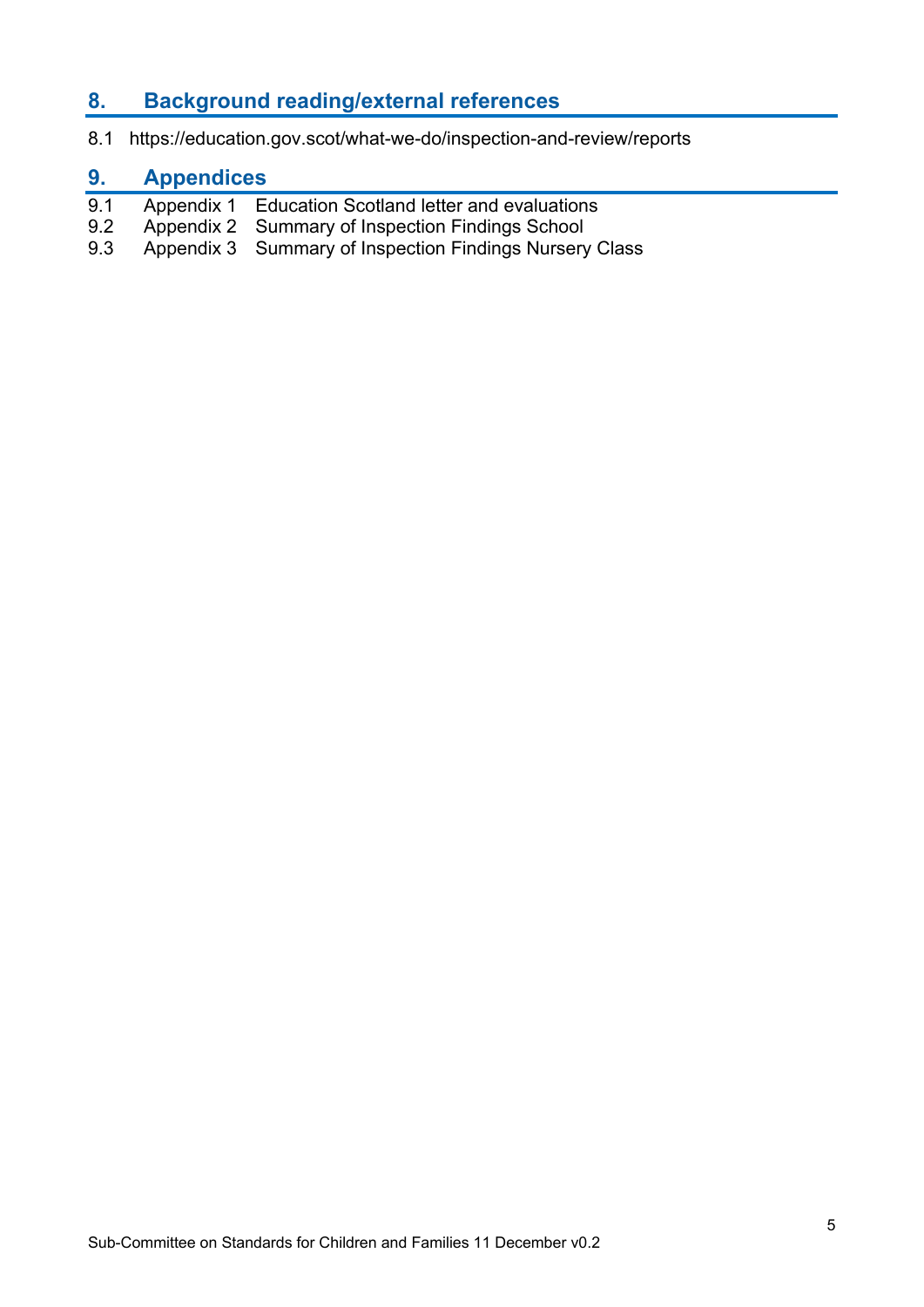

Appendix 1



17 September 2019

### Dear Parent/Carer

In June 2019, a team of inspectors from Education Scotland and the Care Inspectorate visited Gracemount Primary School and Nursery Class. During our visit, we talked to parents/carers and children and worked closely with the headteacher and staff.

The inspection team found the following strengths in the school's work.

- The caring and welcoming environment for learning across the school and nursery class. This is improving children's confidence and engagement with their learning and is building a more resilient and focused school community.
- Motivated teams of staff who know the pastoral needs of children and families well. New approaches to relationship and behaviour management are beginning to have a positive impact on children's attitudes towards their learning.
- Well-mannered, friendly children who demonstrate their curiosity as learners and who are keen to be challenged in their learning. They work well together in different learning contexts and are supportive of one another across the school and nursery.

The following areas for improvement were identified and discussed with the headteacher and a representative from The City of Edinburgh Council.

- Raise the attainment of children across all stages of the school.
- Improve learning and teaching to ensure children experience consistently high quality learning. In doing so, develop approaches to planning and assessment which take account of the varying needs of all children.
- Take forward plans to monitor, track and analyse the progress, attainment and achievement of all children to ensure their progress in learning.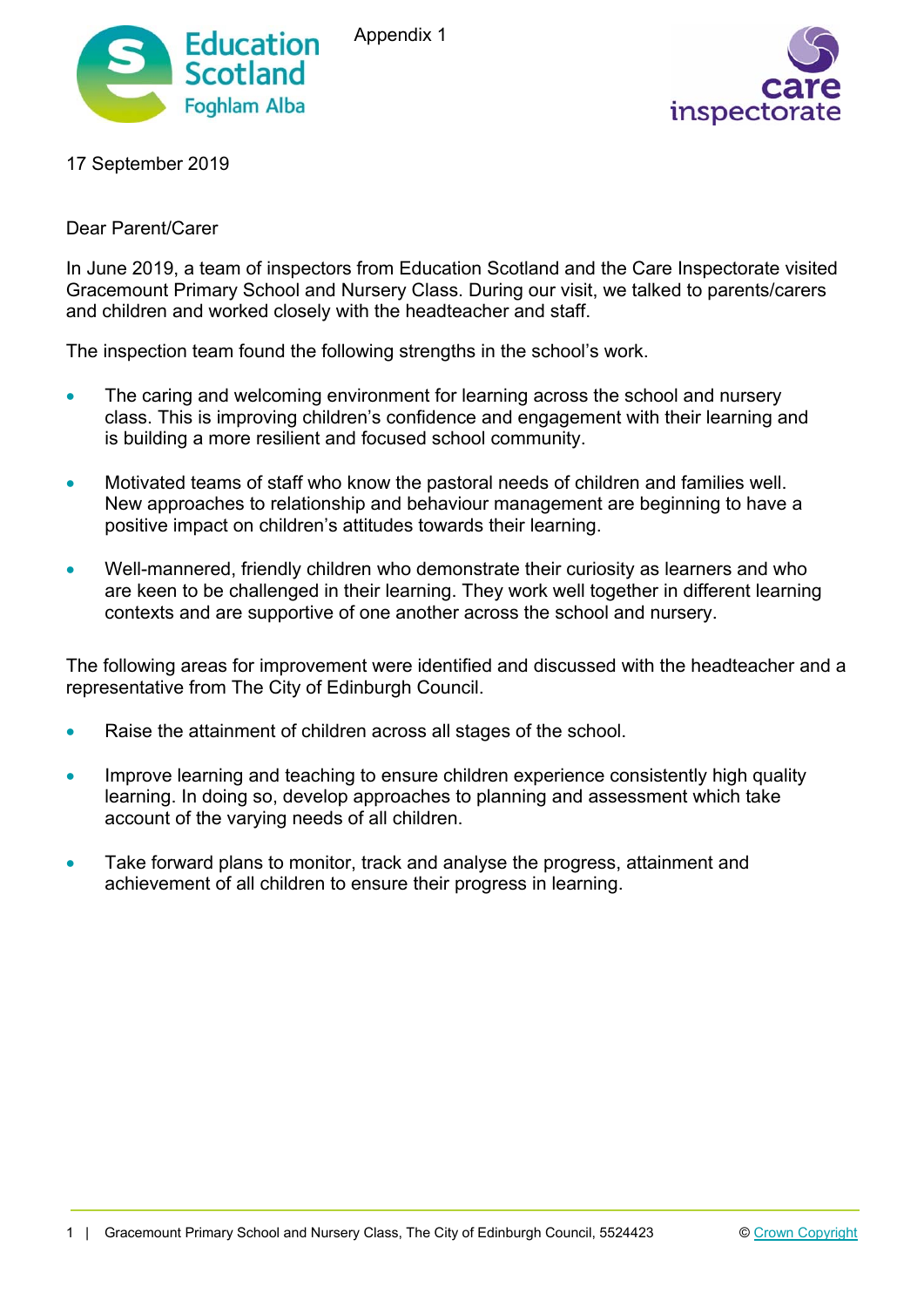



We gathered evidence to enable us to evaluate the school's work using quality indicators from How good is our school? (4<sup>th</sup> edition) and How good is our early learning and childcare? Quality indicators help schools, local authorities and inspectors to judge what is working well and what needs to be improved. Following the inspection of each school, the Scottish Government gathers details of our evaluations to keep track of how well Scottish schools are doing.

## Here are Education Scotland's evaluations for Gracemount Primary School and Nursery Class

| Quality indicators for the primary school                                                                                                 | <b>Evaluation</b> |
|-------------------------------------------------------------------------------------------------------------------------------------------|-------------------|
| Learning, teaching and assessment                                                                                                         | satisfactory      |
| Raising attainment and achievement                                                                                                        | satisfactory      |
| Descriptions of the evaluations are available from:<br>How good is our school? (4 <sup>th</sup> edition), Appendix 3: The six-point scale |                   |

| <b>Quality indicators for the nursery class</b>                                                                                      | <b>Evaluation</b> |
|--------------------------------------------------------------------------------------------------------------------------------------|-------------------|
| Learning, teaching and assessment                                                                                                    | satisfactory      |
| Securing children's progress                                                                                                         | satisfactory      |
| Descriptions of the evaluations are available from:<br>How good is our early learning and childcare? Appendix 1: The six-point scale |                   |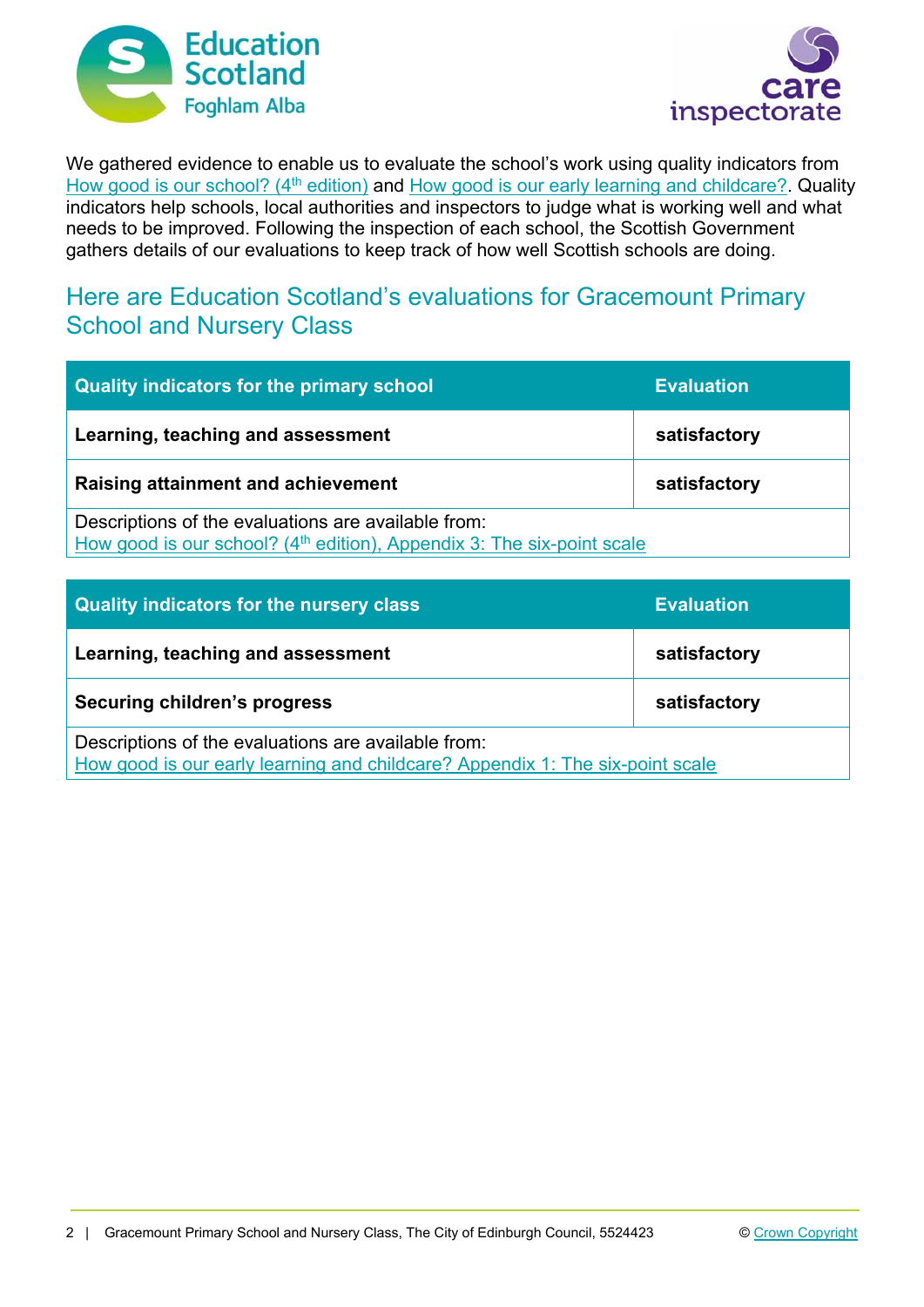



## Here are the Care Inspectorate's gradings for the nursery class

| Care Inspectorate standards        | <b>Grade</b> |
|------------------------------------|--------------|
| <b>Quality of care and support</b> | good         |
| Quality of staffing                | good         |

### **Requirements/recommendations made by Care Inspectorate for the nursery class**

During the previous Care Inspectorate inspection, the setting had one requirement and no recommendations. From this, the requirement has been met. As a result of this inspection, there are no requirements and no recommendations.

This letter and a more detailed document called Summarised Inspection Findings (SIF) will be available on the Education Scotland website at: https://education.gov.scot/inspection-reports/edinburgh-city/5524423

### **What happens next?**

As a result of our inspection findings, we think that the school needs time to make necessary improvements. We will ask The City of Edinburgh Council for a report on progress with the agreed areas for improvement within one year of the publication of this letter. Taking account of the progress report, we will then decide whether further engagement with the school is required. This may involve a joint evaluation visit by HMI and council officers. Officers from The City of Edinburgh Council will write to you again detailing the improvements the school has made and outlining any further action that we intend to take, as agreed with the local authority.

JohnPaul Cassidy **Sarah McGahey** Sarah McGahey HM Inspector Care Inspector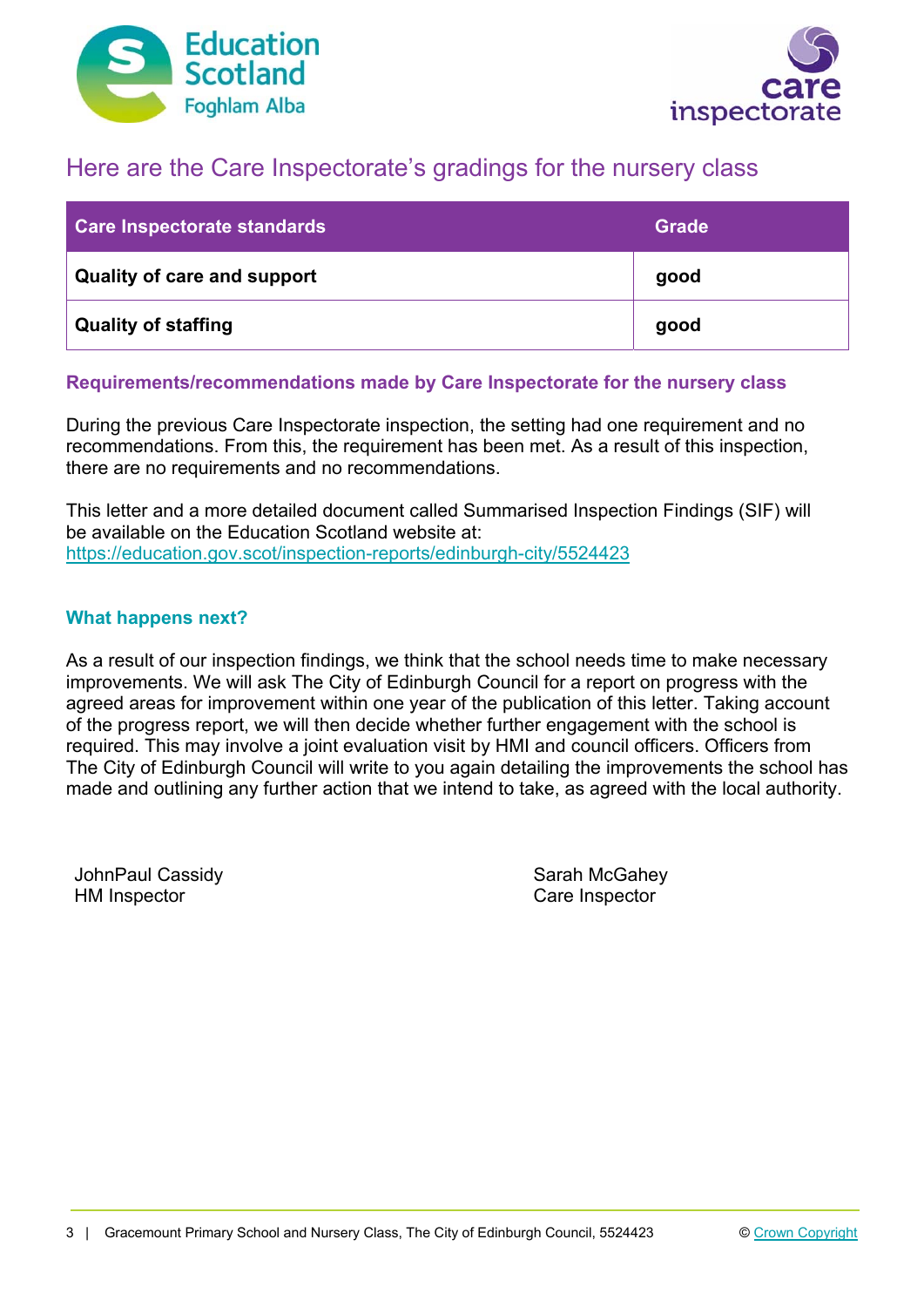Appendix 2



# **Summarised inspection findings**

# **Gracemount Primary School and Nursery Class**

The City of Edinburgh Council

17 September 2019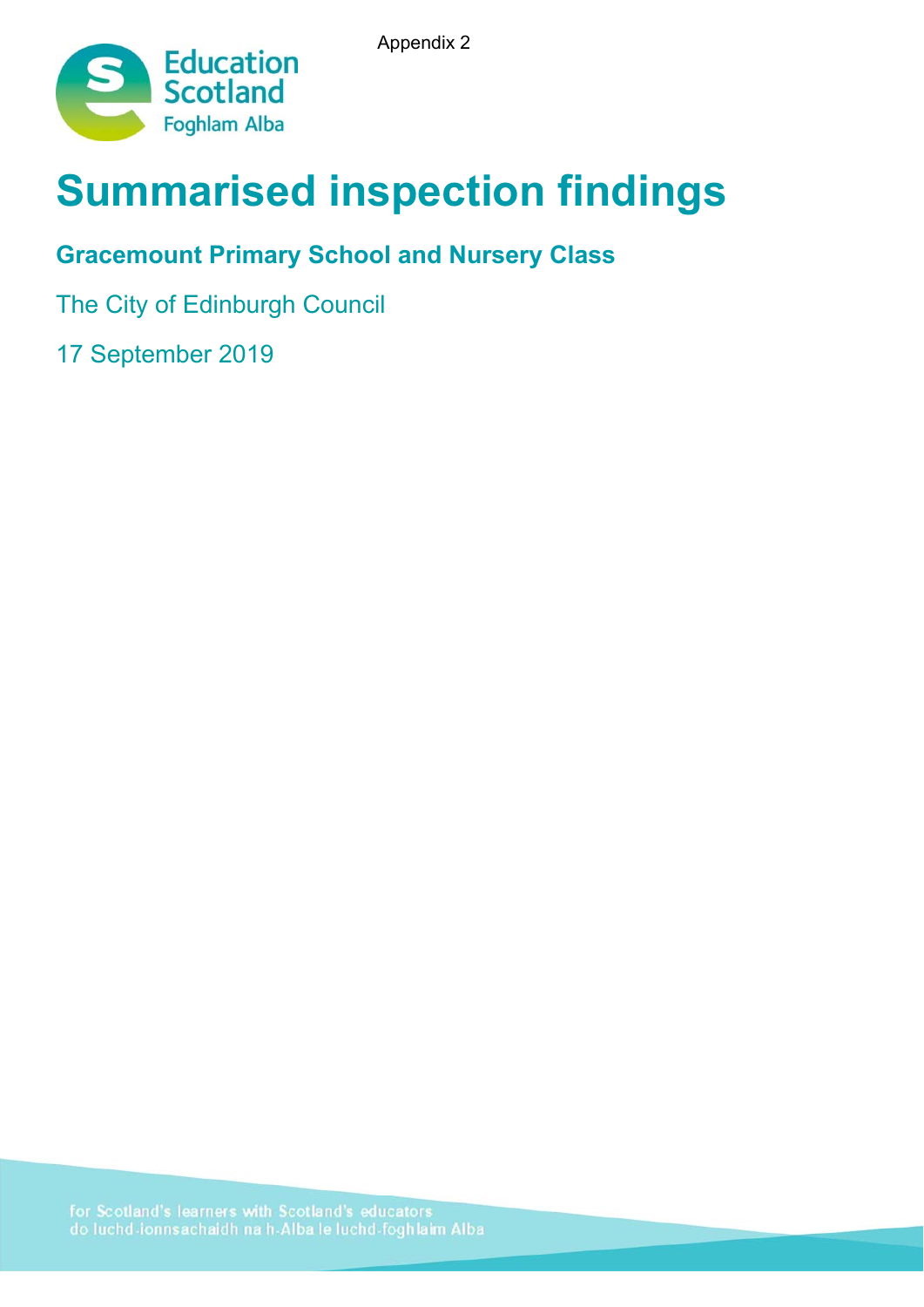# Key contextual information

Gracemount is a large primary school in central Edinburgh. The roll in September 2018 was 501 and has risen to 575. This is projected to increase further, as a result of considerable housing developments within the catchment area. The headteacher has been in post for five years. He is assisted by two (1.0 FTE) depute headteachers and one principal teacher funded by pupil equity funding (PEF). The majority of children (66%) live in Scottish index of multiple deprivation areas (SIMDs) 1 and 2.

### **2.3 Learning, teaching and assessment satisfactory** satisfactory

This indicator focuses on ensuring high-quality learning experiences for all children and young people. It highlights the importance of highly-skilled staff who work with children, young people and others to ensure learning is motivating and meaningful. Effective use of assessment by staff and learners ensures children and young people maximise their successes and achievements. The themes are:

- $\blacksquare$  learning and engagement
- $\blacksquare$  quality of teaching
- $\blacksquare$  effective use of assessment
- $\blacksquare$  planning, tracking and monitoring
- $\blacksquare$  The school has a welcoming and caring ethos linked to the 'GRACIE Way' values. This is supporting the development of positive relationships across the school. Staff recognise the need to include links to children's rights and the new positive behaviour programme to support further their engagement and inclusion for all. Almost all children across all stages are polite and welcoming. Along with partners, staff and children are fostering a nurturing culture across the school community. Staff and children have been working well to review school values through the everyday work of the school and their interactions with one another.
- $\blacksquare$  Children are supported effectively to develop positive relationships, behave well, and to do their best. Approaches to develop and sustain positive relationships throughout the school are being developed through the use of restorative approaches. This is currently at the early stages of implementation. Further development of this work, linked to the school values and Rights Respecting Schools agenda, will help to progress the on-going development of positive relationships in a more meaningful way for children.
- **n** Pupil Equity Funding (PEF) enables staff to work well with identified individuals and groups who require support with their learning out with the classroom. Care needs to be taken to ensure the school's focus on extracting children for support does not result in disruption to children's learning across the curriculum.
- $\blacksquare$  In the majority of lessons, teachers use various tasks well to engage children in their learning. They provide clear instructions and explanations for children. The majority of lessons are well-structured with the relevance of learning clearly outlined. In a few lessons, children are not always challenged and the pace is too slow to sustain children's motivation and attention. Teachers need to have higher expectations for all children's learning.
- $\blacksquare$  Most staff use digital technologies well to support teaching. Children benefit from regular planned use of these resources to deepen learning in the majority of lessons. Teachers should consider how well these resources can be used more widely across the contexts for learning, in order to challenge children further in their learning.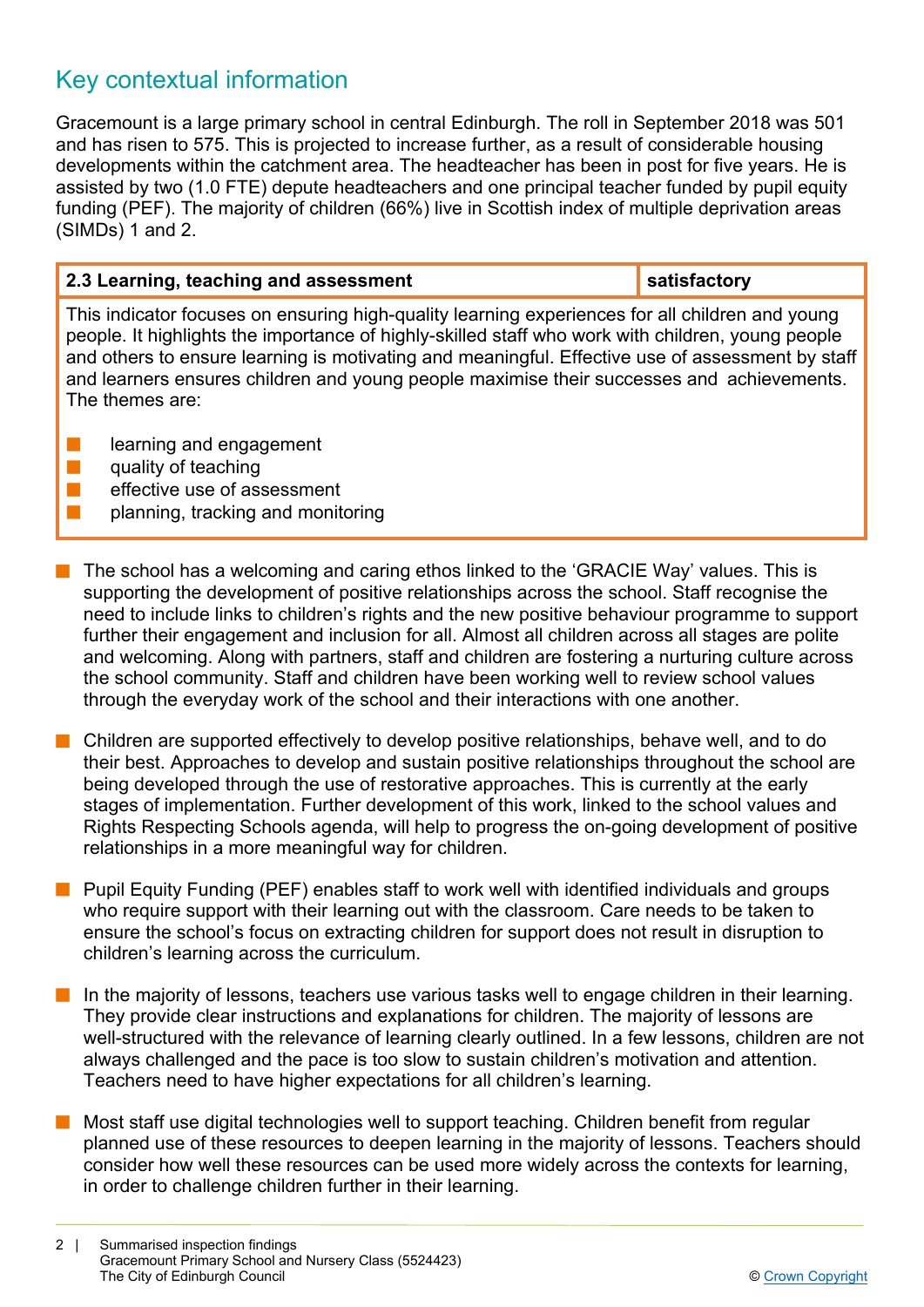- n Most children work well individually and in groups. In a few lessons, children self and peer assess their work. This is an area of continuing development across the school. Children need further involvement in setting their learning targets. Senior leaders and teachers should develop consistent approaches to ensure all children are clear about the progress they are making. This will further support children to know exactly what they need to do to continue to make progress.
- The quality of teaching across all stages is satisfactory. Staff work increasingly as a team and more widely with other colleagues. This helps to develop further their own professional learning. All staff are committed to school improvement. Across the school, there is a need to prioritise regular, planned time for staff to share more interesting and creative approaches to learning and teaching. We discussed with senior leaders how good practice could be shared with staff to deliver a more consistent approach across all stages.
- n The majority of teachers know individual children's learning needs well. In the best examples, up-to-date targets inform next steps in learning. This is still at an early stage of development and should be rolled out further across all stages of children's learning. The majority of teachers plan a range of strategies at different stages throughout learning activities in order to check for children's understanding. Senior leaders have correctly identified assessment as an on-going area for improvement in order for staff to have a clearer idea of how to support children to develop essential targeted skills to improve.
- n Groups of staff have recently been involved in moderation activities with colleagues from across the local authority. Senior leaders encourage opportunities for teachers to be involved in this work to improve their confidence in judging achievement of a Curriculum for Excellence level (CfE). The school provided evidence to show that moderation activities are starting to improve staff's approaches to curriculum planning for learning, teaching and assessment, in line with national expectations. There remains considerable scope for staff to continue to engage in a broader range of moderation activity. This will help to improve further teacher professional judgement of achievement of a CfE level. As the only primary school in this cluster, staff should continue as planned to look outwards as regularly as possible in moderation activity. This will help to harness a clearer awareness and confidence amongst teachers in applying national guidance and expectations to design robust plans for learning, teaching and assessment.
- **n** Approaches to tracking and monitoring children's progress across all curriculum areas are still developing. As a key priority, senior leaders and staff should identify the assessment information which will be most beneficial to gather, to help improve children's overall attainment. Importantly, tracking and monitoring information should also include a clear focus on the targeted skills that children are developing across the contexts of learning. Commendably, teachers have planned meetings with senior leaders termly to discuss academic progress, pastoral needs and next steps for individual children. This dialogue supports the ongoing evaluation of learning within the school. Moving forwards, in developing approaches to assessment and tracking and monitoring of children's progress, senior leaders and teachers should consider how this will help to ensure that interventions have a more positive impact on children's learning and progress.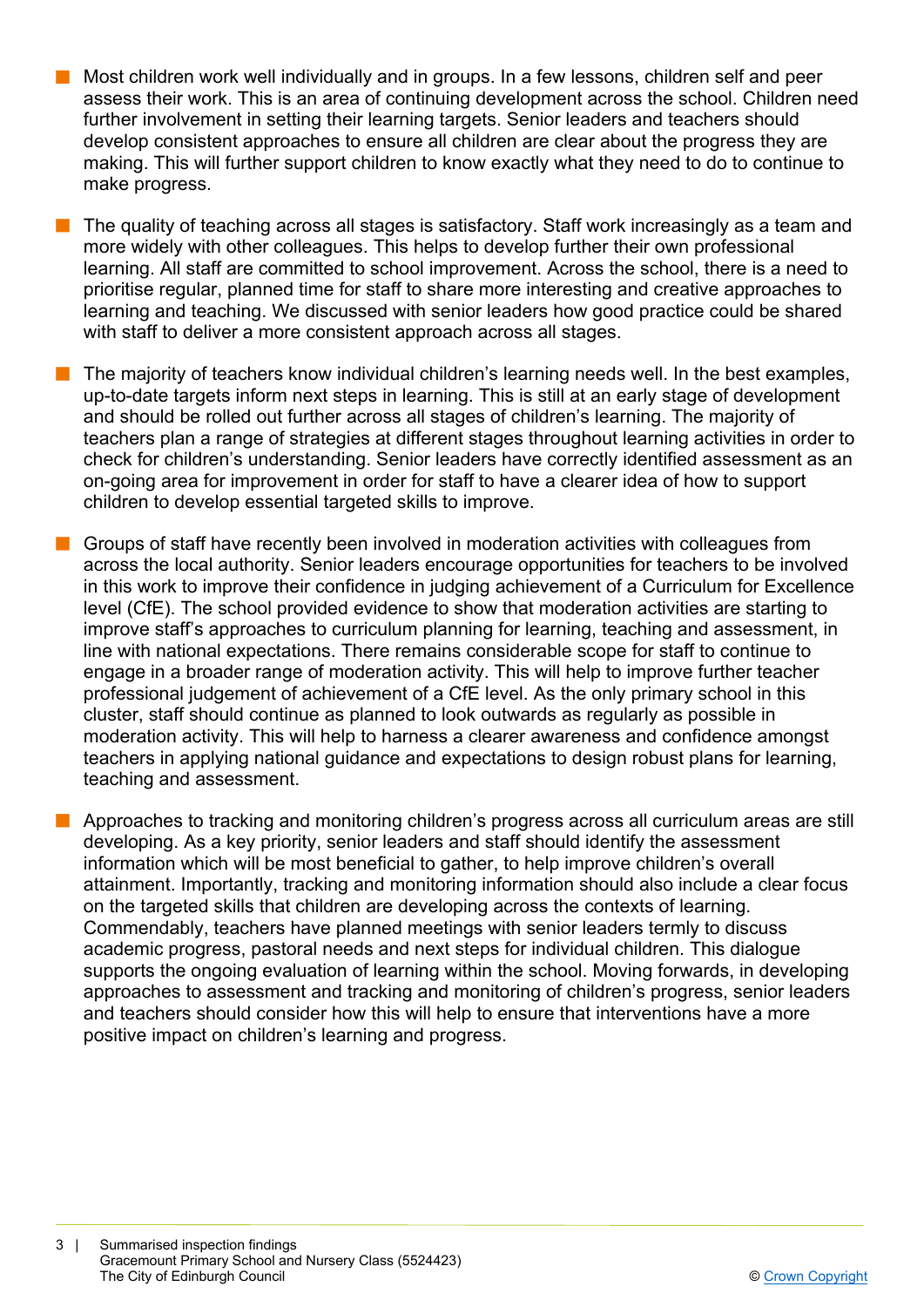### **2.1 Safeguarding and child protection**

**n** The school submitted self-evaluation information related to child protection and safeguarding. Inspectors discussed this information with relevant staff and, where appropriate, children. In addition, inspectors examined a sample of safeguarding documentation. Areas for development have been agreed with the school and the education authority.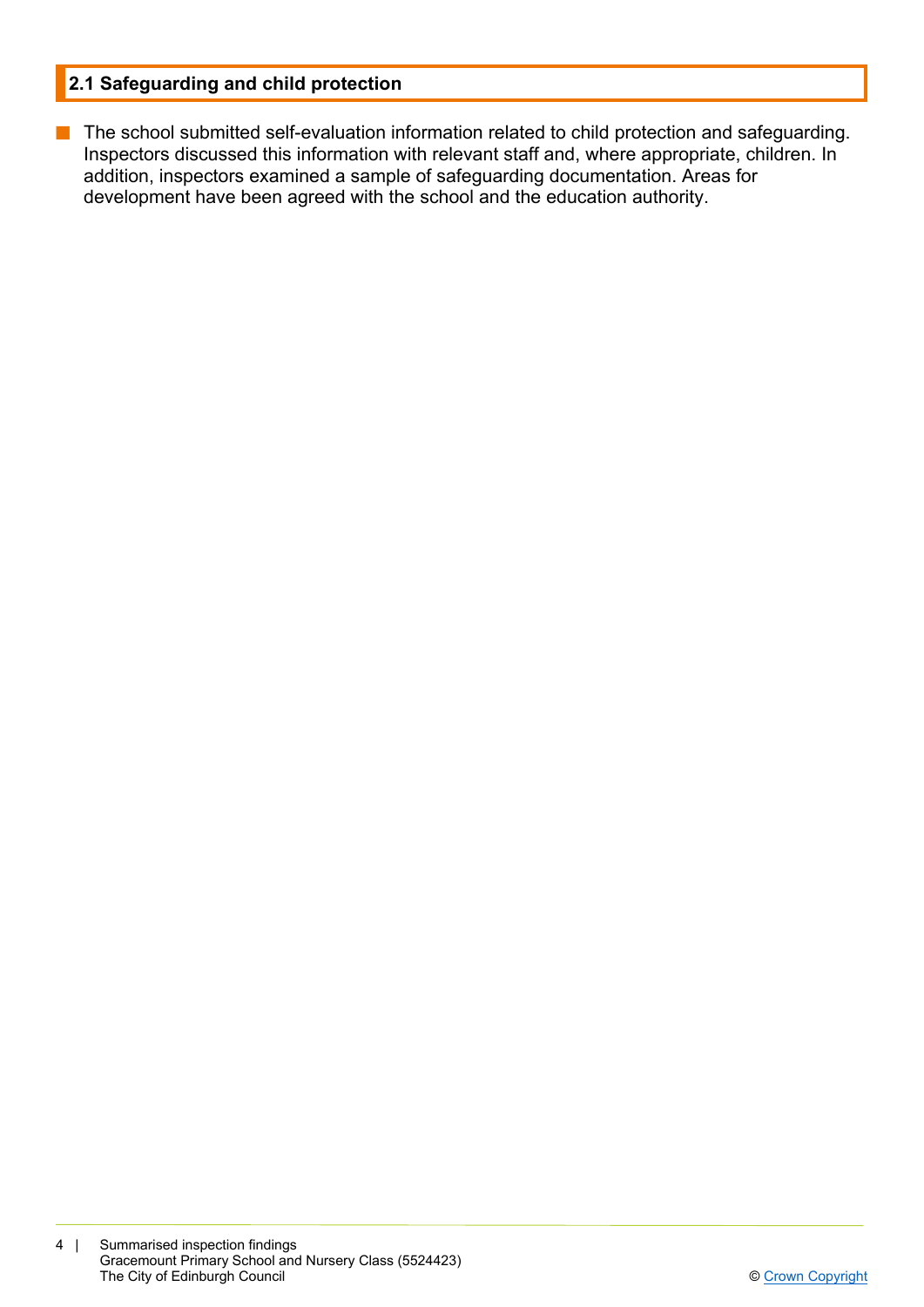| 3.2 Raising attainment and achievement                                                                                                                                                                                                                                                                                                                                                                                  | satisfactory |
|-------------------------------------------------------------------------------------------------------------------------------------------------------------------------------------------------------------------------------------------------------------------------------------------------------------------------------------------------------------------------------------------------------------------------|--------------|
| This indicator focuses on the school's success in achieving the best possible outcomes for all<br>learners. Success is measured in attainment across all areas of the curriculum and through<br>the school's ability to demonstrate learners' achievements in relation to skills and attributes.<br>Continuous improvement or sustained high standards over time is a key feature of this<br>indicator. The themes are: |              |
| attainment in literacy and numeracy<br>attainment over time<br>overall quality of learners' achievement<br>equity for all learners                                                                                                                                                                                                                                                                                      |              |

### **Attainment in literacy and numeracy**

- The school is at an early stage in moderating children's progress against the National Benchmarks. The quality of the school's data is variable and not always reliable or robust. HM inspectors carried out evaluative activities based on sampling children's work, reviewing documentation, observing children in classes and engaging with pupil, staff and partners focus groups.
- Overall, attainment in literacy and English is satisfactory. Over the past four years, children's attainment in reading has gradually improved, with the majority achieving expected CfE levels. Children's attainment in writing has declined. Not all children make expected progress, particularly at the first level. By June 2019, the majority of children achieved expected levels in reading, listening and talking and in writing.
- $\blacksquare$  CfE attainment data was provided for the last four years. Data provided by the school shows that, in session 2018/19, most children at the early level and the majority at second level made satisfactory progress in numeracy and mathematics. Less than half made satisfactory progress at first level. This data is based on teacher professional judgements. The inspection team did not find sufficient evidence to support these judgements and staff should continue with their work in moderation to support a better understanding of achievement of a level. Senior leaders should ensure robust tracking and monitoring systems are introduced to inform planning and lead to raised attainment.
- $\blacksquare$  As a result of a range of inspection activity, the inspection team conclude that children could be making better progress and achieving higher standards. There is a need to gather and use reliable data about progress and attainment more strategically to raise attainment for all children.

# **Literacy and English**

- **Listening and talking**
- $\blacksquare$  Children's progress in listening and talking is satisfactory. At the early level, most children achieve expected CfE levels. By the end of first level, less than half achieve expected CfE levels. By the end of second level, the majority of children achieve expected levels. Across the school, the majority share ideas with peers, listen well to each other and respect others' views. A few do not always listen well and at times talk over others. Children's skills in asking questions to clarify or extend their understanding are less well-developed. The majority share opinions and views with others. By the end of second level, the majority of children are aware of their audience when engaging in conversations. They offer relevant points in group tasks, supporting and challenging respectfully others' opinions and ideas during discussions. Across the school, children are not confident in speaking aloud in front of their peers.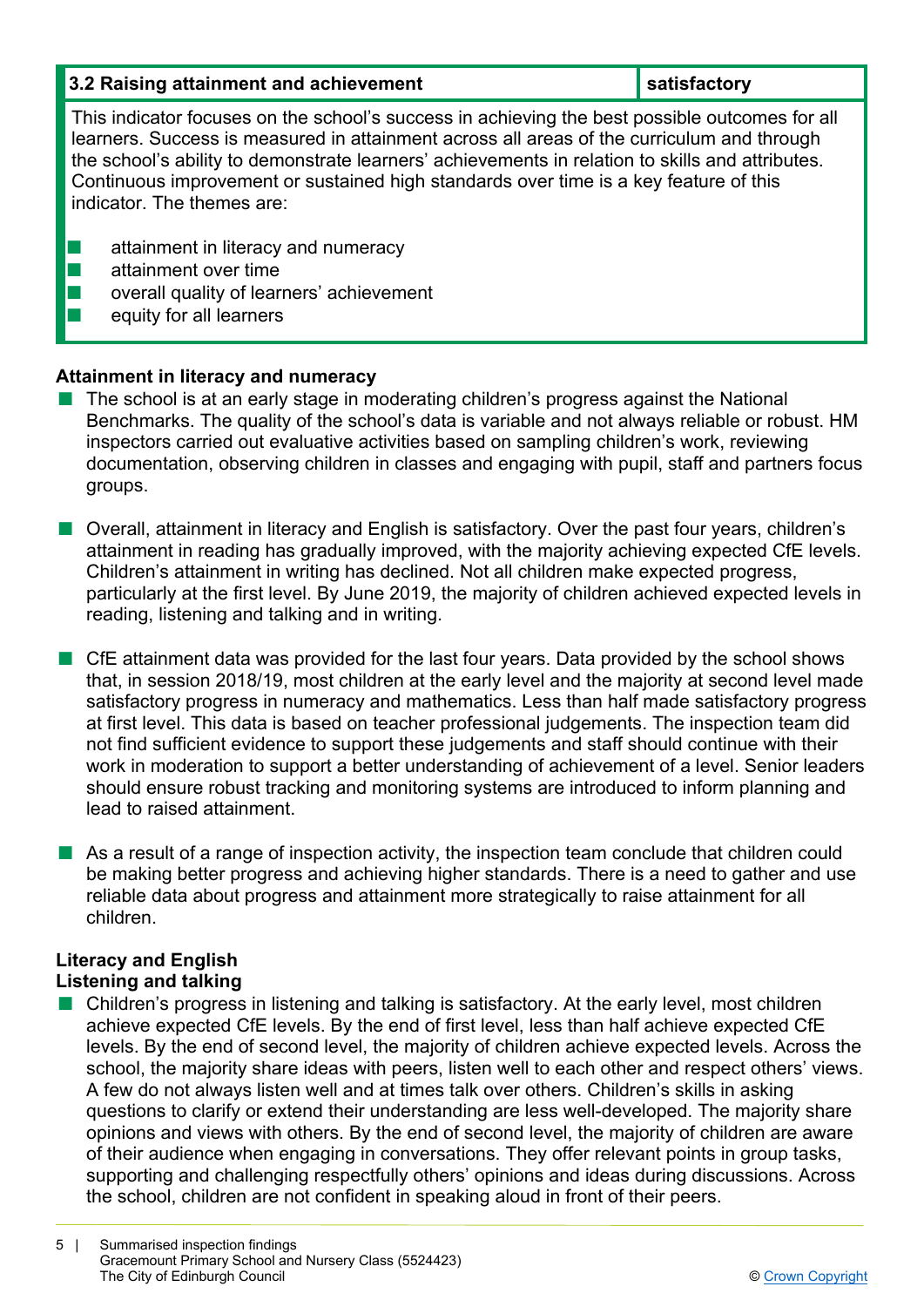### **Reading**

 $\blacksquare$  Children's attainment and progress in reading is satisfactory. Their progress is variable as they move through the school. At the early level, most children achieve expected CfE levels. By the end of first level, just over half achieve expected CfE levels. By the end of second level, the majority of children achieve expected levels. Across the school, the majority of children enjoy reading. At the early stages, a few children are confident in reading words and sentences. A few read very well. By the end of first level, a few children make appropriate progress from prior levels of attainment. Children's progress is not always maintained as they move throughout the school. By the end of second level, the majority of children identify and know the importance of key points and predict what might happen next when reading class novels. Across the school, children need to improve their skills in using information from various reading materials.

### **Writing**

 $\blacksquare$  Children's progress in writing is weak. At P1, the majority of children achieve expected CfE levels. By the end of first level, less than half achieve expected levels. By the end of second level, the majority of children achieve expected CfE levels. At the early level, the majority of children are starting to write with increasing confidence and control. At the early stages, a few children write well for different purposes, included extended pieces of work. As children progress through the school, their progress is not always maintained and not enough are making sufficient progress by the end of the first level. The quality of children's handwriting and presentation varies across the school. By the end of second level, the majority of children write well for a range of purposes.

### **Numeracy and mathematics**

**n** Overall, children's attainment in mathematics and numeracy is satisfactory. The majority of children make satisfactory progress. Children would benefit from more regular revision of mathematical skills learned. This will ensure they can recall these readily and apply them confidently to other more complex calculations.

### **Number, money and measurement**

By the end of early level, most children know the number stories within 10, and carry out simple addition and subtraction within ten. They are able to identify most coins and a few children are able to give change to 10p. Most children are able to identify o'clock times on an analogue clock but are less confident with half past times. By the end of first level, the majority of children are confident with times-tables and add and subtract two and three digit numbers confidently. They need to develop their skills in identifying and writing simple fractions. By the end of second level, the majority of children tell the time using 12 hour and 24 hour time however, they are less confident with durations in time. The majority of children are confident in their use of fractions, decimals and percentages. A few children can solve simple algebraic equations. Across the school, children's skills in mental calculations are less well-developed. Additionally they would benefit from more opportunities to apply mathematics and numeracy in real-life contexts.

### **Shape, position and movement**

n Most children working at early level are making good progress in recognising different shapes. They describe the location of different areas in their class, for example using terms like above and below, in front of, and behind. The majority of children working at first level know a few 2D shapes and 3D objects. They lack confidence in describing features of 3D objects such as cuboids or pyramids, and have a limited awareness of common 3D objects such as cylinders and spheres around the school. By second level, the majority of children recognise a range of different 2D shapes and 3D objects, and calculate areas, perimeters and volumes. They need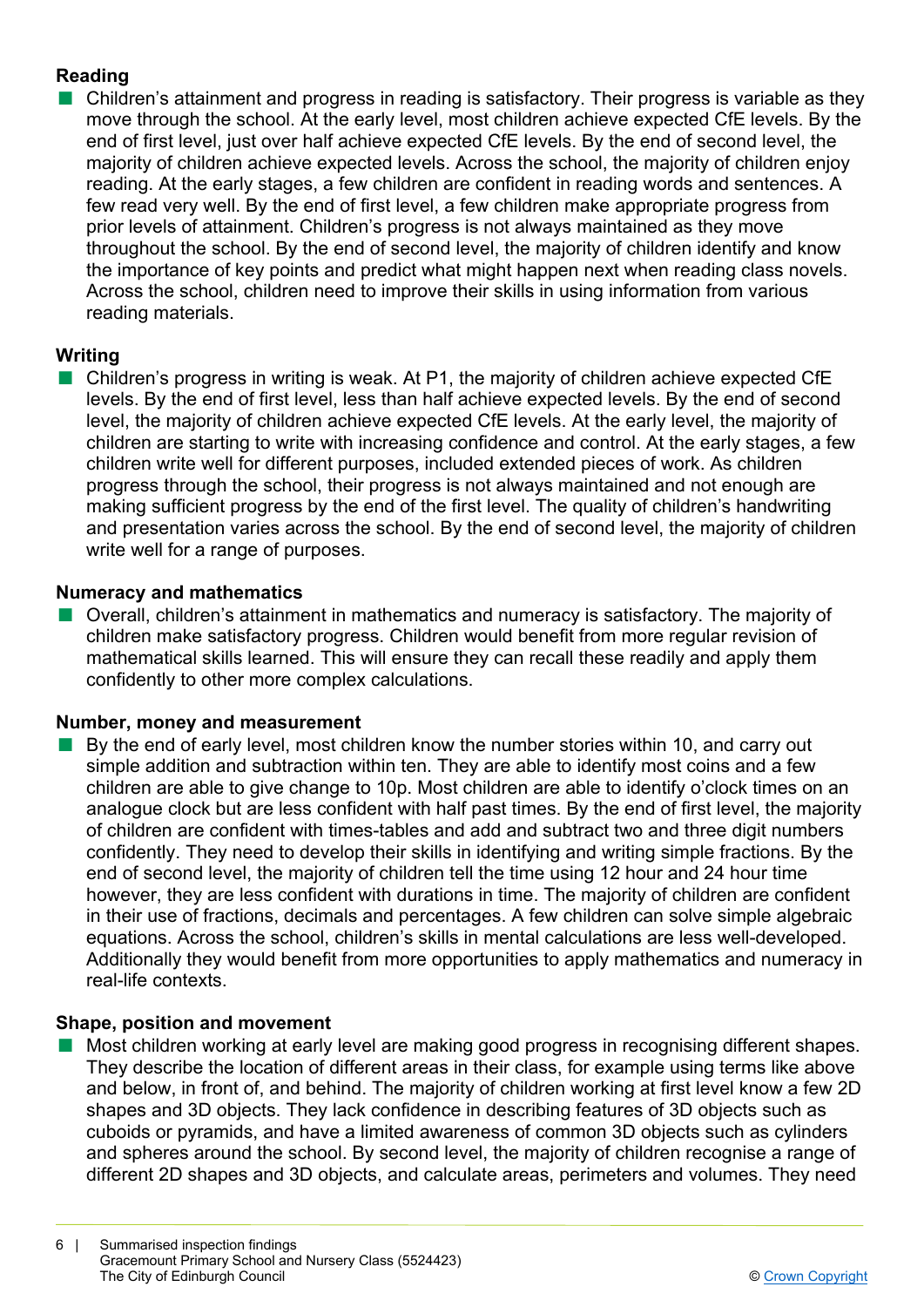to develop their skills in using appropriate mathematical language including acute, obtuse, straight and reflex to describe and classify a range of angles.

### I**nformation handling**

 $\blacksquare$  At early level, a few children interpret simple graphs. The majority of children at first level can display data including labelling both axes and use an appropriate scale. At second level, the majority of children use the language of probability accurately to describe the likelihood of simple events occurring. Children need to use digital technologies more to display information and gain skills in analysis and interpretation.

#### **Problem solving**

**n** Across the school, children's skills in problem solving are less well-developed. There is a need to improve children's progress with this aspect of numeracy. They need opportunities for them to engage in open-ended, challenging tasks which require them to work together to solve problems and apply their numeracy and mathematical knowledge. A few children can identify problem solving strategies.

#### **Attainment over time**

- School data confirms that there has not been consistent in performance across numeracy and mathematics over the past four years. Staff have correctly identified that dips in performance are particularly marked at P4 and P7 stages. There is a stronger picture in literacy with an improving trend across the four years at P1 in reading and at P7 in writing.
- $\blacksquare$  As part of a whole school strategy to raise attainment, senior leaders should now identify specific interventions to address fluctuations in performance and in particular, address the reported low levels of attainment by the end of first level. The school should proceed as planned to develop a robust monitoring and tracking system to measure children's progress. This will allow senior leaders and staff to evidence value added as children move from stage to stage and to identify trends in attainment, including for different cohorts of children.

### **Overall quality of learners' achievement**

- $\blacksquare$  Children have a range of opportunities to contribute to the life of the school community for example through supporting their younger peers in the nursery and buddying. Members of the school magazine club usefully consolidate their literacy skills in a meaningful context. Children's achievements both in and out of school are celebrated in a number of ways including through social media and on the welcome screen in the reception area of the school. Children enjoy receiving the 'headteacher's award' and being the 'Gracie Racer of the Week'. Active schools contribute considerably to opportunities allowing children to develop skills and interests in sports such as fencing and tae kwon do. A heightened awareness of the issue of how child poverty impacts on the wider community is led by the pupil action group, '1 in 5'. Developing further as responsible citizens, this group has led initiatives such as supporting food banks and a pop-up uniform shop. The pupil council is beginning to explore ways to influence school improvement.
- As planned, senior leaders should introduce a system that records children's participation across a range of activities, allowing them to monitor and track children's equity of access. This will strengthen the informal system which is currently in place.

### **Equity for all learners**

■ All staff across the school are committed to promoting equity for all children. They are aware of the socio-economic context of the school and are working to ensure that barriers to learning are removed. A range of interventions is in place as a result of Pupil Equity Funding (PEF). These interventions are starting to improve children's progress in literacy, numeracy and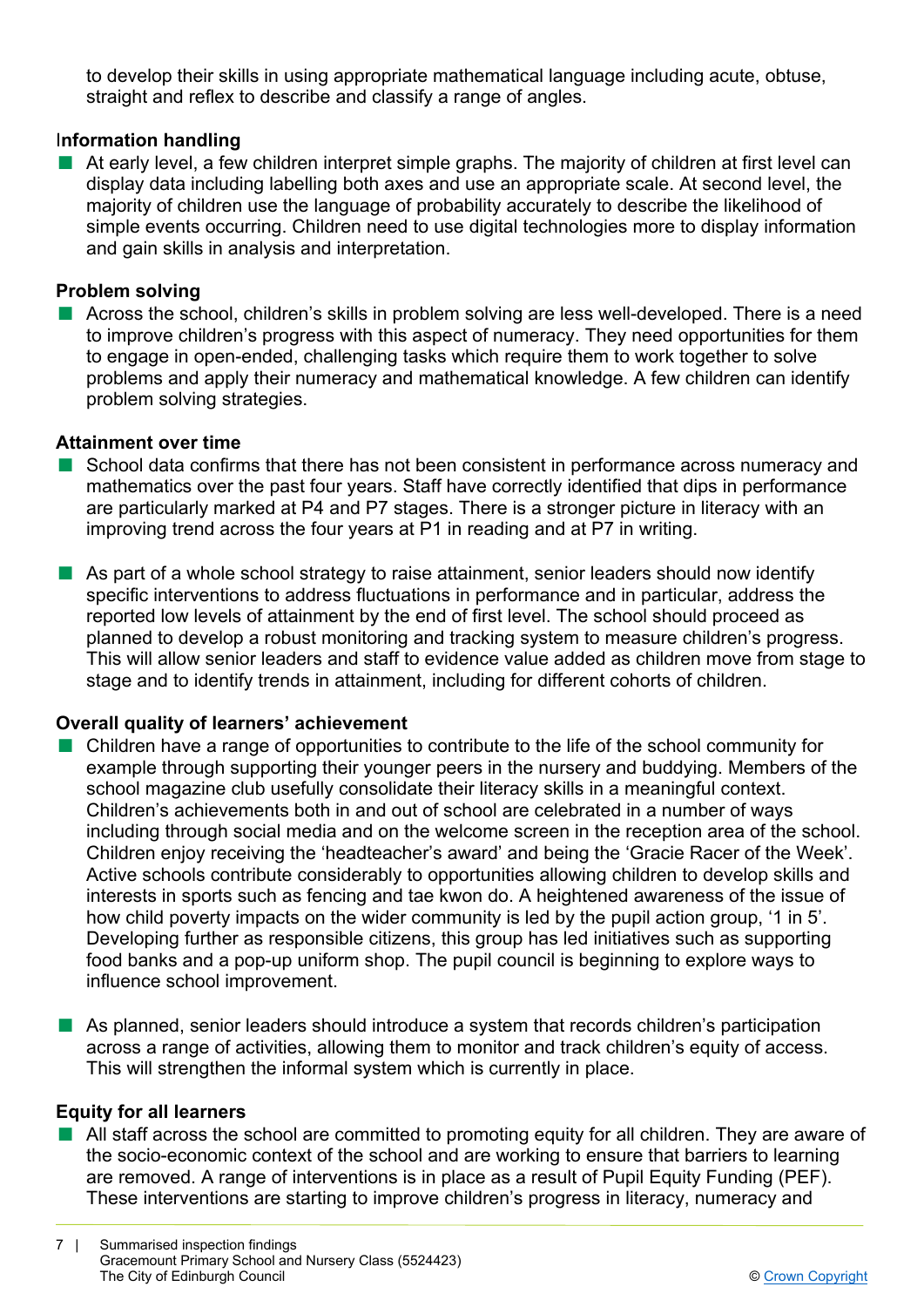health and wellbeing. For example, all P1 parents received a magnetic board to practise acquisition of early literacy skills at home and were supported in its use through a hands on workshop. A parent/ carer Home Learning Club also takes place which supports family learning. This activity is starting to have a positive impact on children's progress. The planned introduction of a monitoring and tracking system is needed to support improvement and analysis of children's progress as a result of school interventions. This will help highlight interventions which are having most impact on children's attainment and achievement. The school should ensure that individual children, benefitting from interventions, have a planned, coherent learning experience across the curriculum. As a result of the school's focus on attendance, gaps in children's learning are being addressed effectively. This is having a positive impact on children's overall confidence. There are examples of improvements in aspects of writing. The school is not currently monitoring children's progress across different cohorts with potential barriers to their learning and achievements.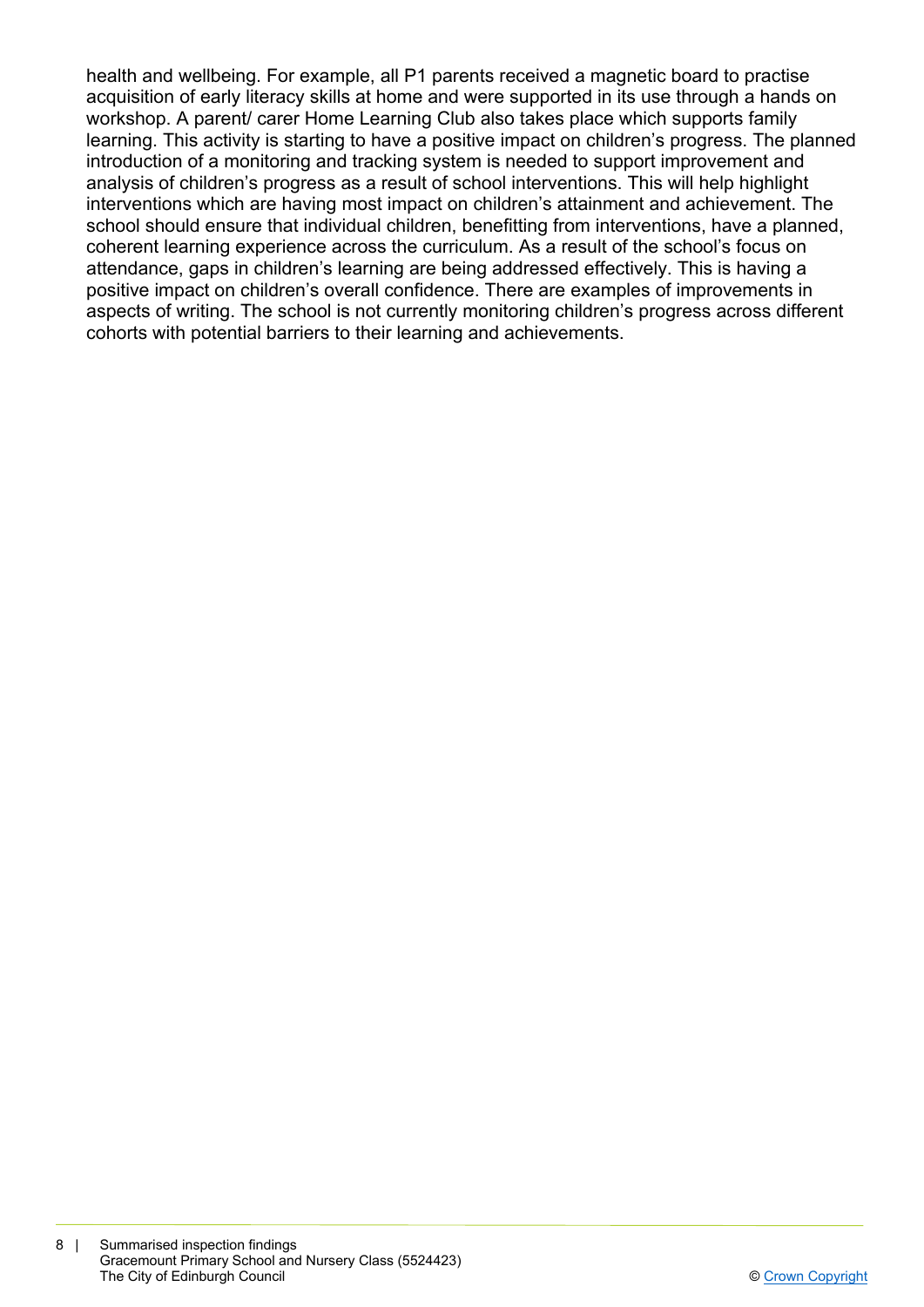# **Explanation of terms of quantity**

The following standard Education Scotland terms of quantity are used in this report:

| All                     | 100%          |
|-------------------------|---------------|
| Almost all              | 91%-99%       |
| Most                    | 75%-90%       |
| Majority                | 50%-74%       |
| Minority/less than half | 15%-49%       |
| A few                   | less than 15% |

Other quantitative terms used in this report are to be understood as in common English usage.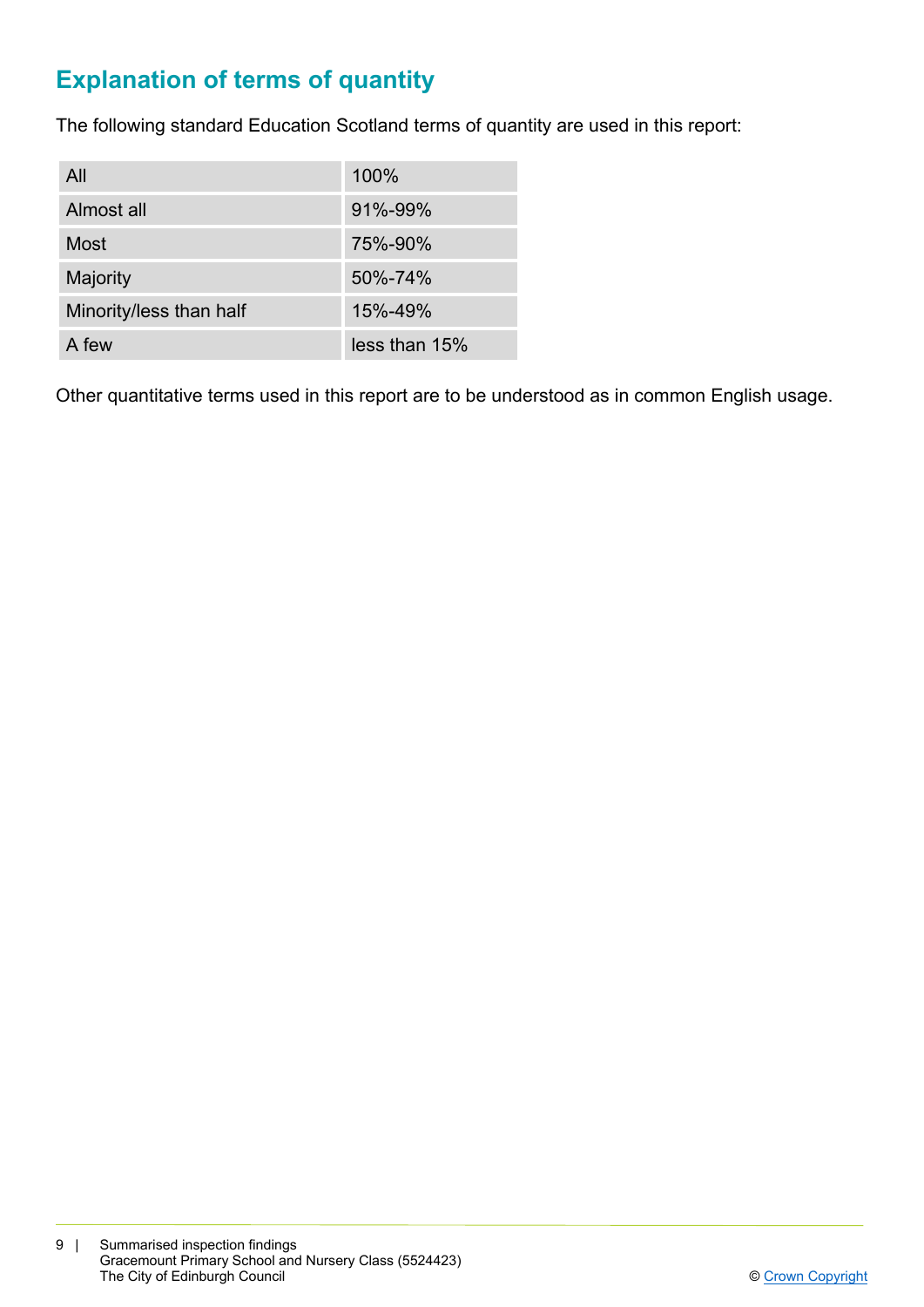Appendix 3





# **Summarised inspection findings**

# **Gracemount Primary School Nursery Class**

The City of Edinburgh Council

17 September 2019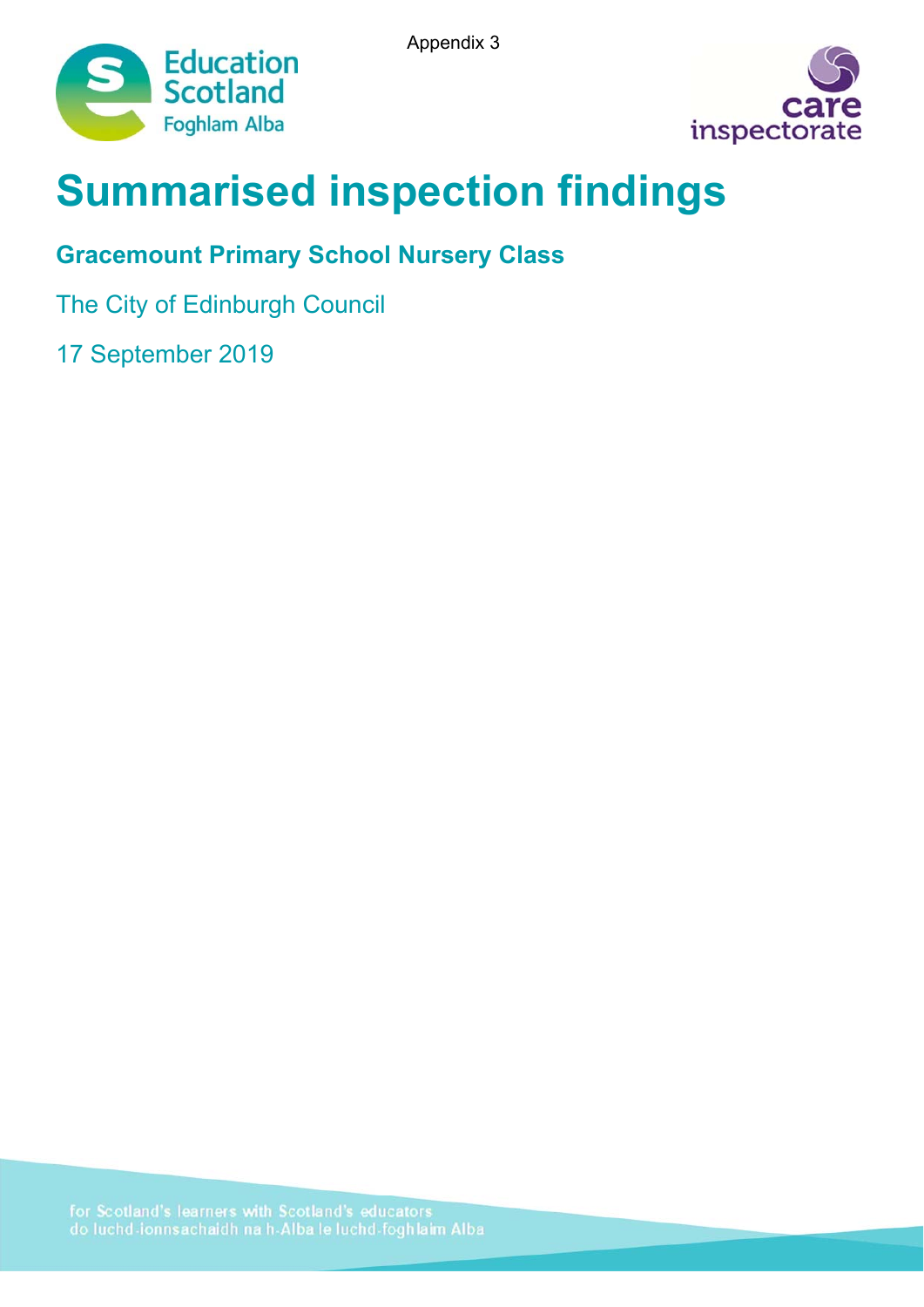# Key contextual information

Gracemount nursery operates from a separate building in the grounds of Gracemount Primary School. At the time of inspection the setting was registered to provide early learning and childcare (ELC) for 56 children at any one time and there were 84 children currently attending. Children attend on two different attendance patterns of either morning or afternoon sessions. There are two large playrooms, an enclosed large outdoor area and a family room within the nursery. The team includes practitioners, seniors, an assistant and full time teacher. The work of the nursery team is supported by an experienced, supportive and actively involved depute headteacher. From August 2019 the team plan to deliver an extended service that offers 1140 hours across the year.

| satisfactory<br>2.3 Learning, teaching and assessment |
|-------------------------------------------------------|
|-------------------------------------------------------|

This indicator focuses on ensuring high quality learning experience for young children. It highlights the importance of a very good understanding of child development and early learning pedagogy. Effective use is made of observation to inform future learning and identify the progress made. Children are involved in planning for their own learning. Together these ensure children's successes and achievements are maximised. The themes are:

- learning and engagement
- $\blacksquare$  quality of teaching
- $\blacksquare$  effective use of assessment
- $\blacksquare$  planning, tracking and monitoring
- $\blacksquare$  Relationships in the nursery are caring and supportive and children feel valued and secure. The majority of children show a keen interest in the available resources and engage well in their play both indoors and in the outdoor area. A few children concentrate for long periods of time on their chosen experiences. They talk to each other and adults about what they are doing. This was particularly evident at the small construction table and in the block play area. Children have a good level of freedom and this allows them to follow their interests and select the resources they wish to use. This supports most children to develop their creativity and imagination as they create situations and negotiate well with each other. At times during the session, a few children became less engaged in their play. They spent time watching other children at play and became involved in less purposeful play experiences. Practitioners should review the flow of the session. In doing so, they should consider how they can integrate opportunities for children to discuss their learning. All children need to experience carefully planned, appropriately challenging experiences that meet their individual needs.
- **n** Practitioners are kind and caring and demonstrate positive relationships with children. They know individual children well and have a sound understanding of the importance of learning through play. Practitioners interact sensitively to support children's play and enable them to follow their interests. We observed a few practitioners who were using open-ended questioning and commentary effectively to support children to start to think about their learning. This now needs to become more consistent throughout the nursery to ensure children are supported to extend and deepen their learning. In planned work to improve the learning environment the team should review resources to ensure they support children to build on and extend their skills. Overall, most children need more opportunities for challenge and depth in their learning.
- $\blacksquare$  Children use a range of digital technologies including tablets. They also use the interactive board to look at and talk about their online journals. Practitioners should continue to build on this positive start and develop further their use of digital technologies to support and extend children's learning.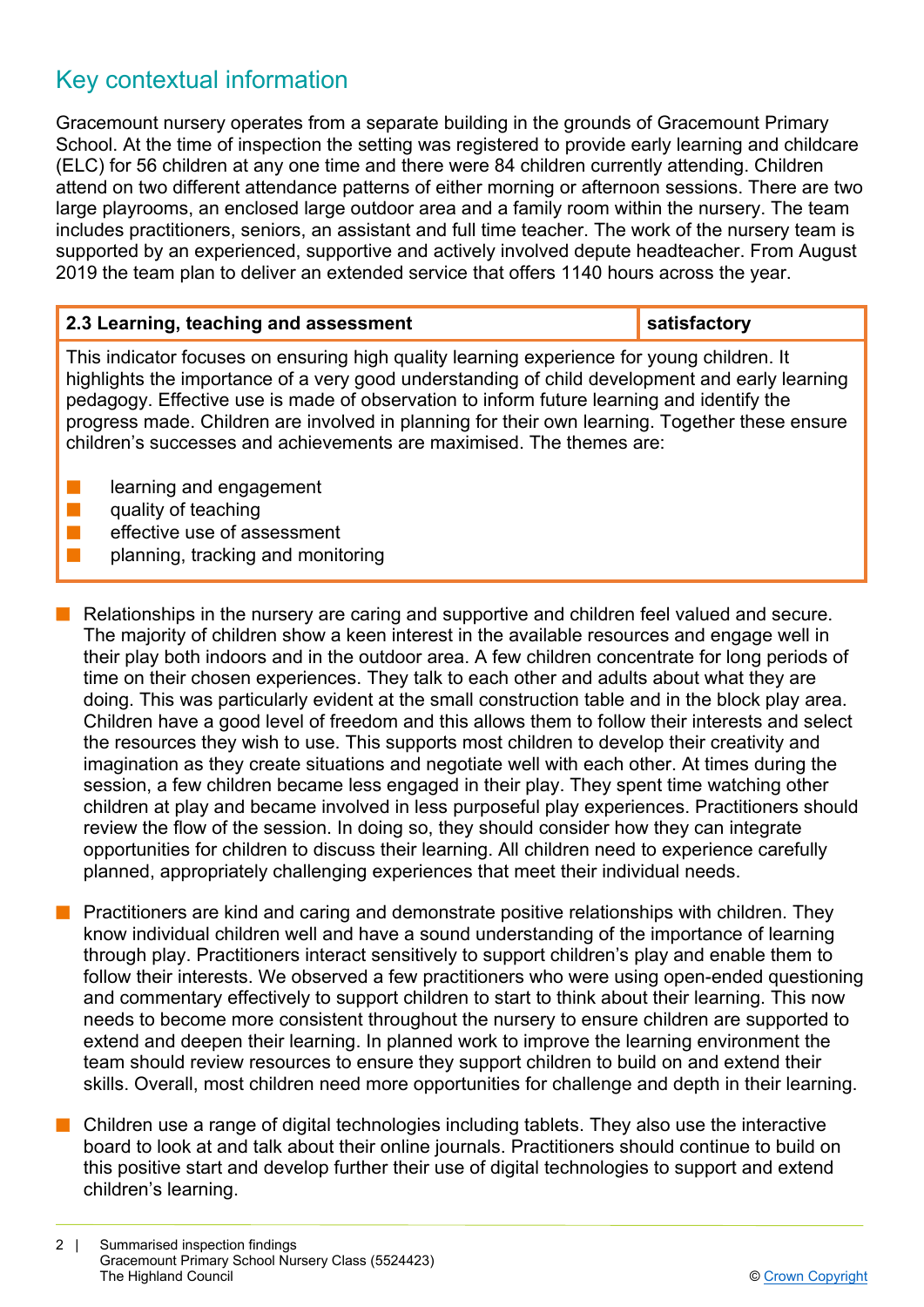- **n** Practitioners observe children and how they interact with experiences in the playroom. They use a range of assessment materials to gather information on learning. Practitioners discuss the information at team meetings and make judgements about children's progress. There are examples of how they are starting to use this information to plan future learning for children. This is not yet consistent or embedded in practice. They record information about children's experiences in online journals at regular intervals. The majority of parents access journals and comment on their child's experiences. Practitioners need to explore how they can encourage and support all parents to engage more fully in their child's learning. This will enable parents to be more aware of and involved in their child's achievements. Currently, the information recorded in the journals does not fully capture children's significant learning. Moving forward, practitioners need to refine their assessments and use the information more effectively to plan next steps in children's learning.
- Practitioners meet together to plan for children's learning over different timescales using national guidance. They display a set of useful prompts in play areas to remind practitioners about the focus for learning. During the session practitioners record episodes of responsive planning with individual children and detail the resources they have provided to extend children's experiences. The team recognise that the information they gather about children's progress does not yet fully inform their planning. There is scope to have a clearer focus on learning. The team shared their plans to adopt new planning procedures. When doing this they should consider how they can involve children more meaningfully in the process. This will help to give children a voice and support them to start to lead their own learning. The team will also benefit from making use of the design principles to ensure they are providing appropriate depth, challenge and relevance for all children.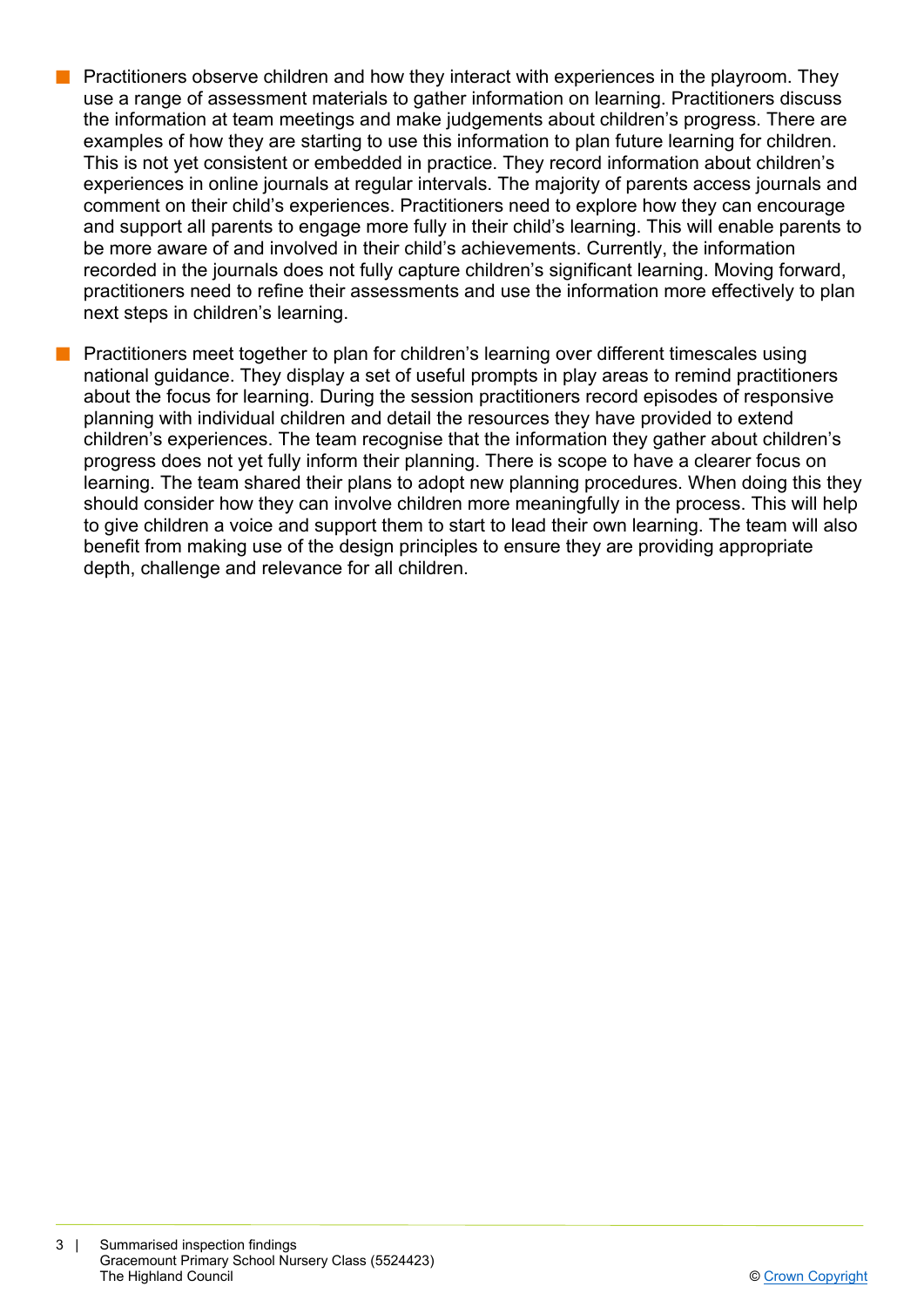### **2.1 Safeguarding and child protection**

**n** The school submitted self-evaluation information related to child protection and safeguarding. Inspectors discussed this information with relevant staff and, where appropriate, children. In addition, inspectors examined a sample of safeguarding documentation. At the time of the inspection, there were no identified areas for development.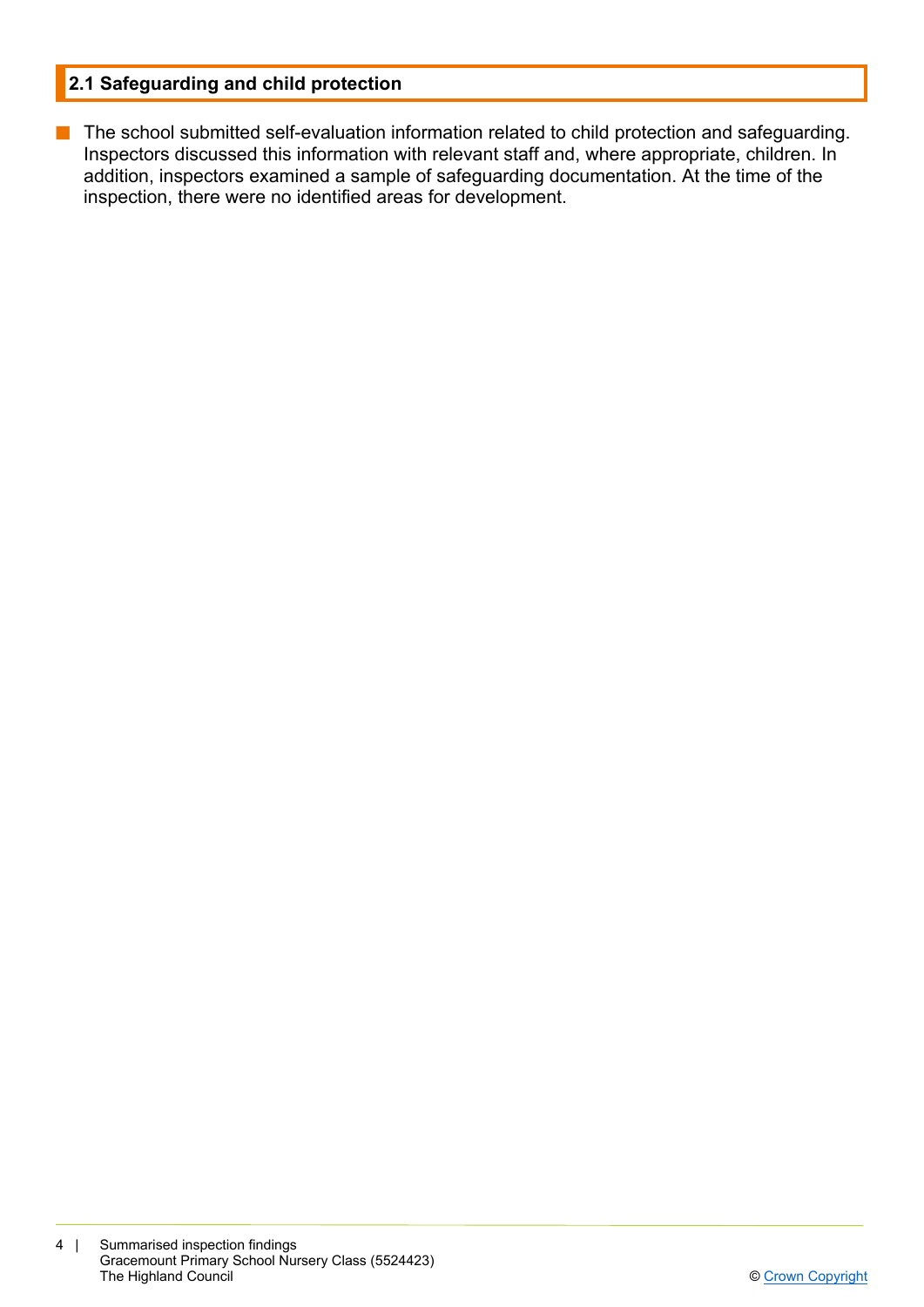### **3.2 Securing children's progress in the satisfactory in the satisfactory**  $\blacksquare$  satisfactory

This indicator relates to the development and learning of babies, toddlers and young children. It requires clear understanding of early learning and development and pedagogy. It reflects the integrated way young children learn and the importance of experiences and development happening on an individual basis within a supportive, nurturing and stimulating environment. High quality early learning and childcare contributes significantly to enhancing children's progress and achievement as they grow and learn. It can benefit all children by closing the attainment gap and ensuring equity for all. It is about the holistic nature of development and learning ensuring these foundations are secure in order to achieve future attainment success. The themes are:

- **n** progress in communication, early language, mathematics, and health and wellbeing
- $\blacksquare$  children's progress over time
- $\blacksquare$  overall quality of children's achievement
- n ensuring equity for all children
- n Most children are making satisfactory progress in early language and communication. Almost all children develop their vocabulary as they engage in extended conversations with practitioners and others about their experiences. Children independently access and share books in various areas of the playrooms. In the best examples, children enjoy using digital technology to create their own stories and make their own books. Most children are developing good listening skills as they follow instructions. A few children confidently write their name and a few familiar words as they mark make in floor books. There should now be an increased focus on developing mark making and early writing skills.

**n** Almost all children are making satisfactory progress in numeracy and mathematics. Children are developing their understanding of volume as they fill and empty containers and transport water using pipes and tubes. The majority of children use the language of measure appropriately. They compare, sort and order objects and people by length and height. Almost all children recognise numbers to ten and the majority of children count during play experiences. A few children use scales accurately to invent and play a game where they compare the weight of stones. Children would benefit from a better balance between free flow play and planned experiences that develop further their existing skills.

**Numost all children are making good progress in health and wellbeing. Children share space** and resources well. They understand the nursery rules and refer to these in their interactions. Most children negotiate, co-operate and include one another throughout their free flow play. Children develop their fine motor skills as they carefully explore playdough and use tools. Most children enjoy the challenge of travelling and jumping in different ways from physical equipment. Children develop responsibility and independence as they help to prepare healthy snacks for their friends. Overall there is scope for a more progressive approach where children develop further their leadership skills.

- $\blacksquare$  Over time most children show increasing creativity, perseverance and developing independence as they play in the outdoor area. They are proud of paintings they create by mixing colours together. Most children enjoy imaginative play in their 'bus rocket' and ship in the outdoor space. At present there are missed opportunities to build on and develop further children's existing skills.
- $\blacksquare$  The majority of practitioners use well-judged praise and specific feedback to support children to persevere or recognise their achievements. All children have an electronic learning journal that contains up to date observations of activities and experiences within nursery. As planned,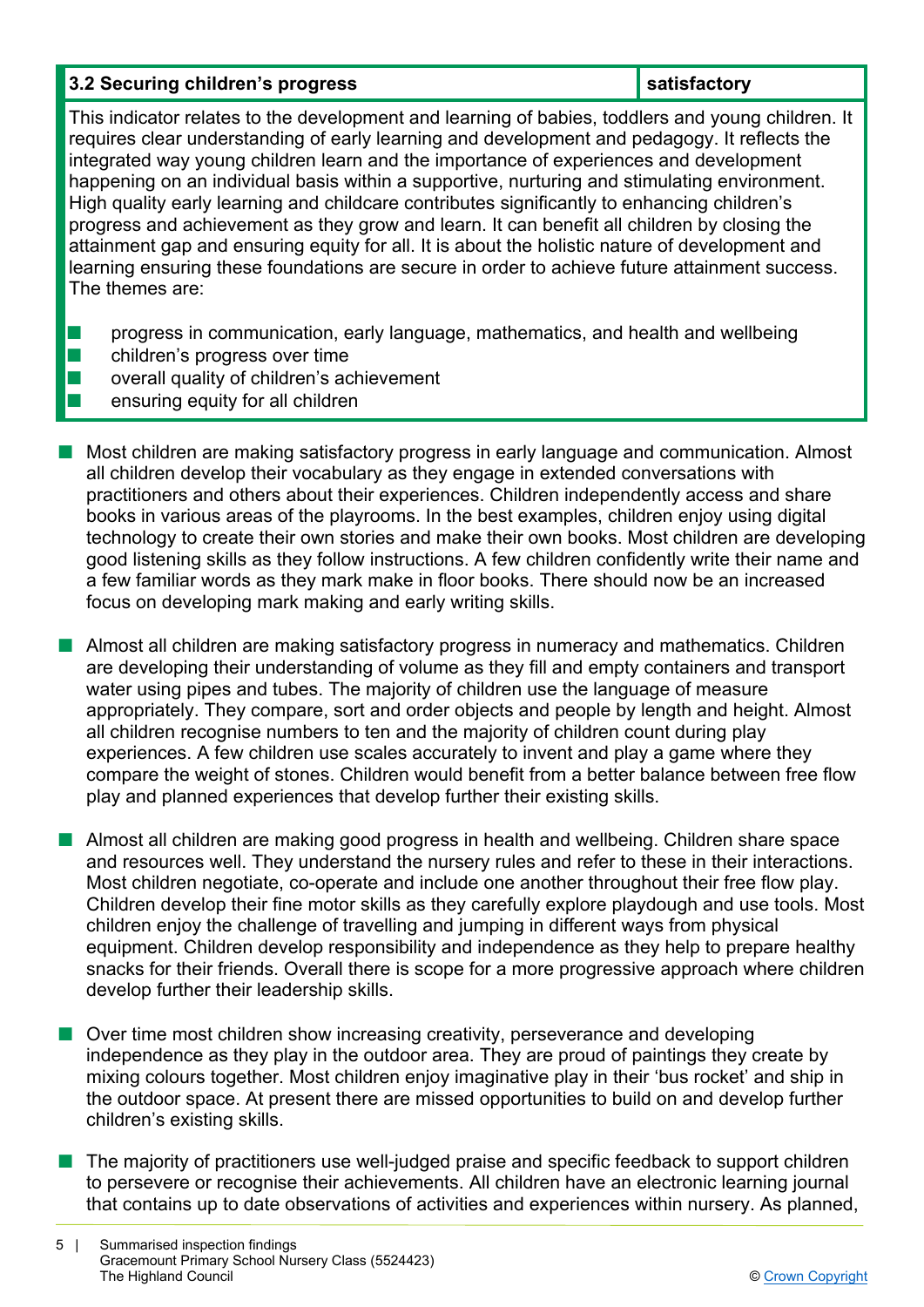the team should continue to improve the use of these journals to ensure they reflect children's progress.

■ All children are valued and respected for their individual skills and abilities. Practitioners have a good understanding of children's unique needs, strengths, personalities and interests. The team notice and share where children may require additional support or encouragement. A few children have specific plans agreed with parents, other professionals such as speech and language therapists that support them to make progress. The nursery has recently had a focus on closing the attainment gap. They have used available data to identify children who require support and put in place targeted play-based experiences to support their progress. All practitioners should continue to carefully monitor the success of these planned interventions to ensure children continue to make the very best possible progress.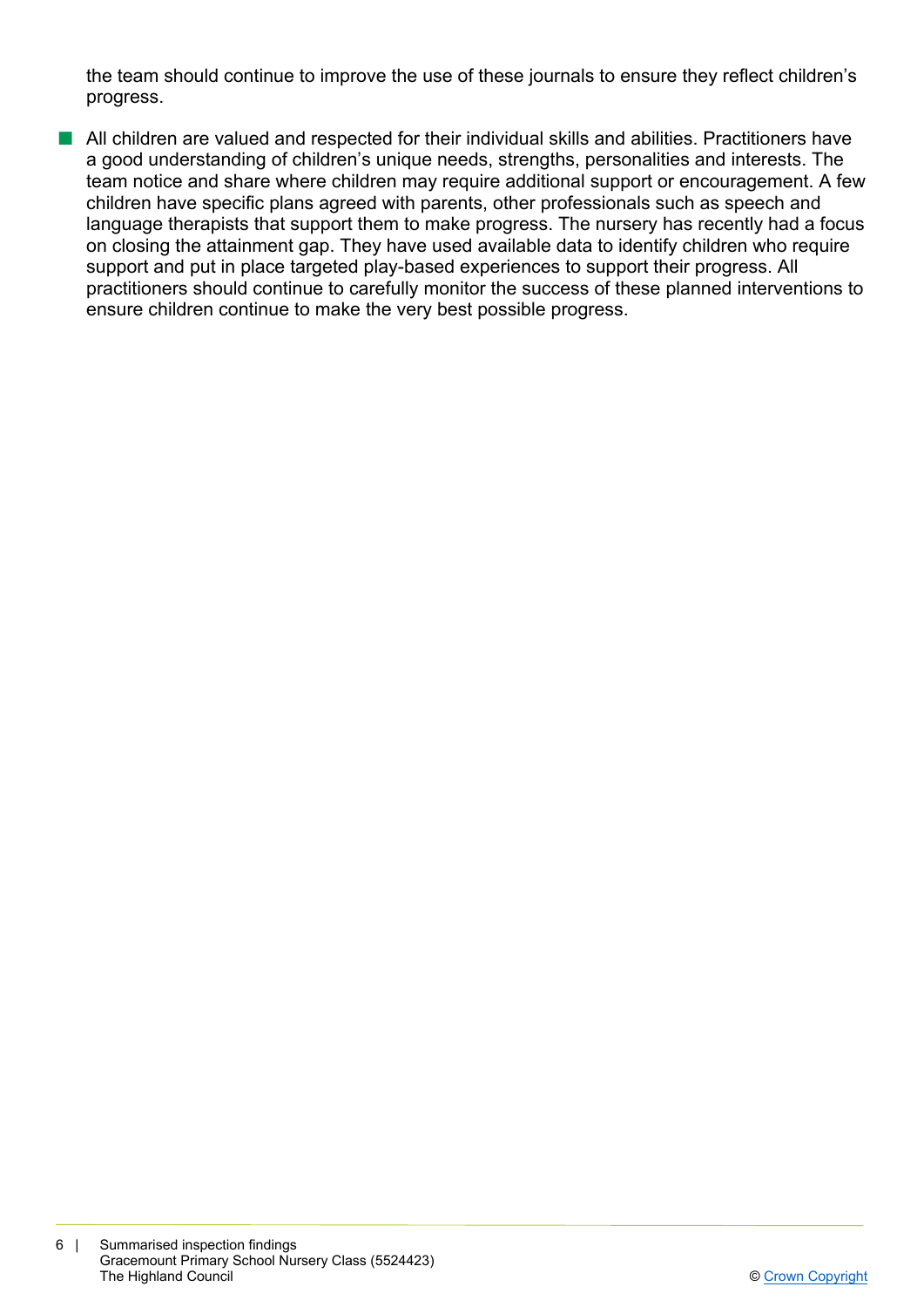### **1. Quality of care and support**

Throughout the inspection, children presented as happy, confident and secure. Children were able to direct their own play, making independent choices about how and where they played. Children were developing skills in communication, problem solving and creativity as they engaged in uninterrupted periods of play. For example, within the block area children developed ideas, making some complex and imaginative creations.

Children's wellbeing was promoted as they enjoyed nutritious, balanced snacks. They were developing their independence as they prepared the food and self-selected their own choices. Staff sat with children, supporting the development of social conversations and creating a relaxed atmosphere.

Children had many opportunities to be active and engage in energetic, physical play. Through these experiences, they were developing gross motor and movement skills such as running, skipping and balancing. Children were developing their confidence, self-esteem and learning new skills as they had fun taking part in a weekly dance session.

Staff were aware of children's medical needs; however, we found at times, best practice had not been followed in relation to the storage of medication. The nursery should ensure that any medication that children need is available during their time in the setting. We were confident the nursery was able to address this in order to effectively meet children's medical needs.

Where children required additional support, staff worked effectively with other professionals to promote their wellbeing, development and learning. They had developed positive partnership working that resulted in children getting the support they needed in a way that was right for them. Strategies of support were effective. Some children benefitted from enhanced transitions into both the nursery and when they made the transition to school. This helped to promote a sense of security and build children's confidence.

Personal plans were in place for children and included some information about their needs and preferences. We discussed with the nursery how for some children personal plans could be further developed to better reflect their changing needs and to ensure the information remained meaningful. This would support staff to holistically plan and evaluate for all children's care and support needs. Personal plans should be reviewed and updated with parents, as changes occur and at least every six months. We were confident from our discussions with the nursery that they would consider how they would develop their approach to personal plans.

### **Care Inspectorate grade: good**

### **3. Quality of staffing**

Interactions between children and staff were warm and nurturing. Staff were sensitive to children's individual needs and personalities. This contributed to children feeling secure and confident. Staff knew children and families well, resulting in the development of positive and trusting relationships across the nursery.

Staff were clear on their roles and responsibilities throughout the day, meaning sessions were calm and organised. Staff were focussed on the needs and experiences of the children. Positive and effective communication was a key strength of the team. This supported children as staff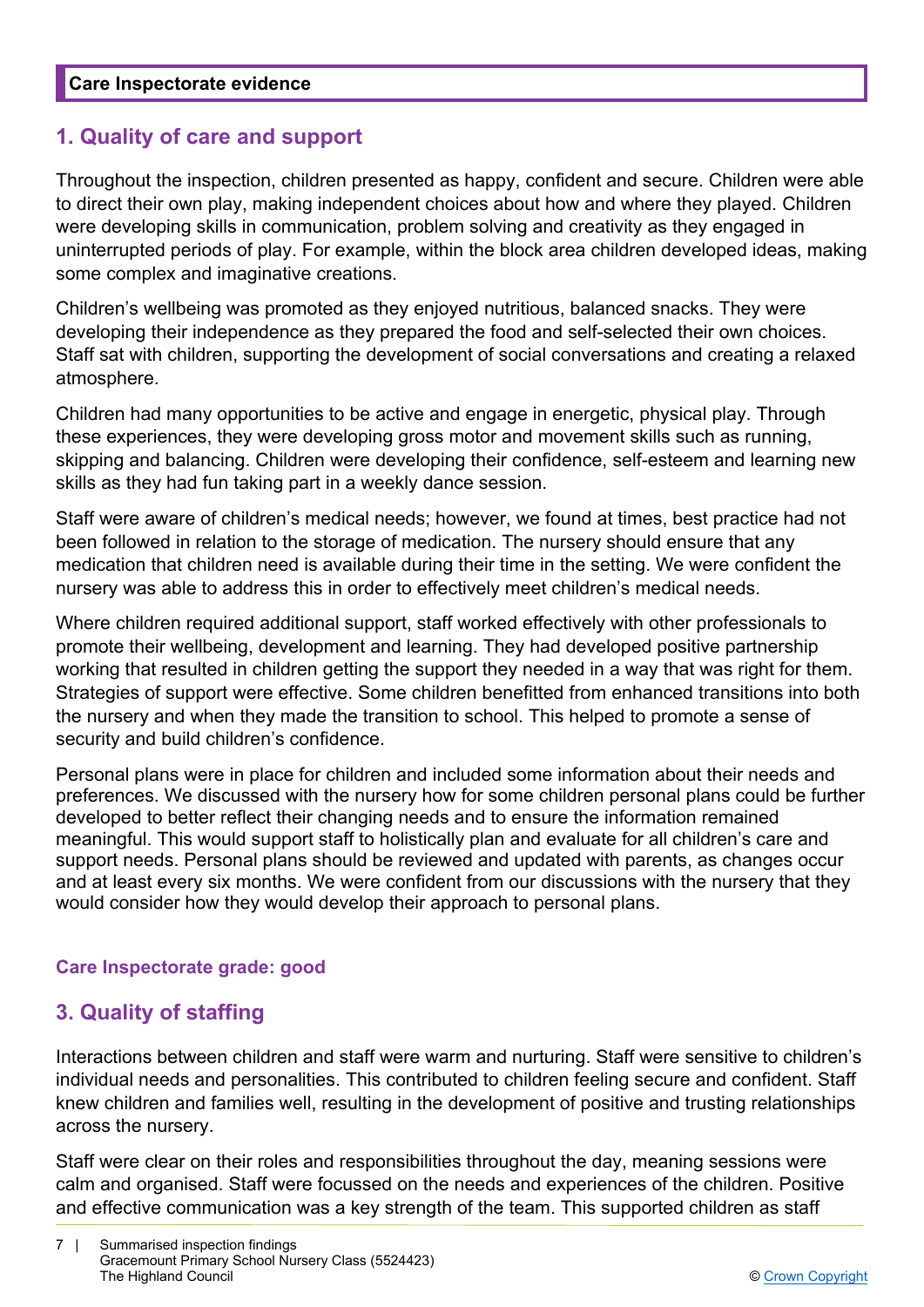shared information with each other that helped promote a continuity of care. Staff had regular meetings as a team and with the Depute Head Teacher who had responsibility for the nursery. This allowed them to discuss various other aspects of nursery. Children were benefitting from staff working together to create an ethos of respect and inclusion.

Children were achieving because staff planned experiences based on their individual interests. However, during the inspection there were some missed opportunities for staff to promote and extend children's learning. For example, children would benefit from all staff using open-ended questions. This would support children to further develop and deepen their ideas and learning. The nursery should continue to develop approaches to learning so that children can experience greater challenge and depth across learning. We discussed with the senior leadership team how developing staff practice and skills in specific areas of their work would help support consistency in relation to children's experiences and learning.

Staff used assessment tools, such as the communication and language resource 'Up, Up and Away' to consider children's needs. This helped them to highlight where children may benefit from additional support. This meant there were effective support strategies in place and children were included, respected and achieving.

To develop different aspects of the nursery, some staff were taking on leadership roles, which were set at yearly professional development reviews. An example of one such role was the introduction of an outdoor champion. This had resulted in the development of nature play sessions in a local wooded area. Through these sessions, children were active and included in their local community. Children were learning new skills, having fun and experiencing the wonder of nature as they took part in each session.

### **Care Inspectorate grade: good**

During the previous Care Inspectorate inspection, the setting had one requirement and no recommendations. From this inspection the requirement has now been met. As a result of this inspection, there are no requirements and no recommendations.